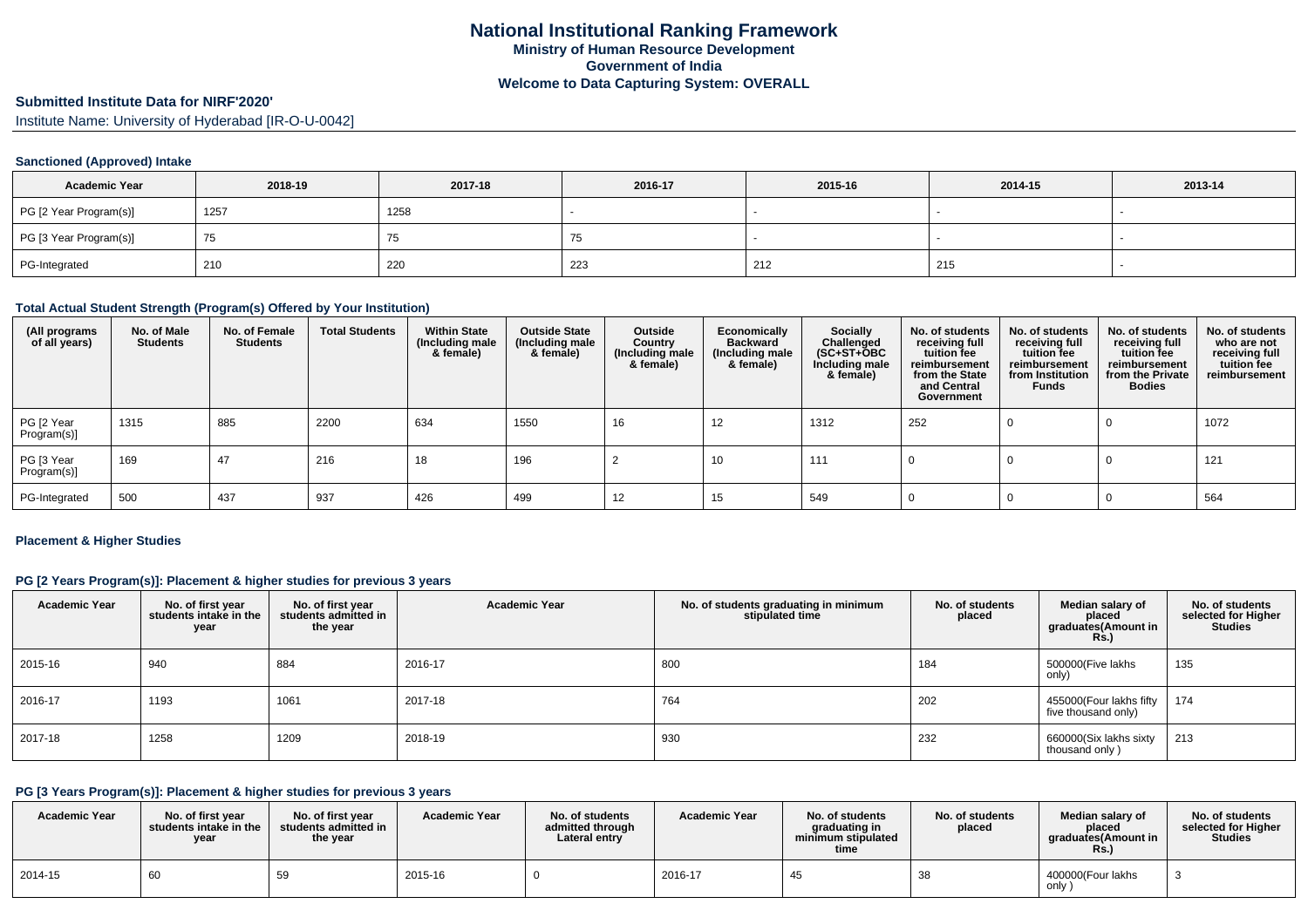| 2015-16 | υv | 2016-17 | 2017-18 | ູບບ | ےت | ବ00000(Six lakhs only  |  |
|---------|----|---------|---------|-----|----|------------------------|--|
| 2016-17 |    | 2017-18 | 2018-19 | ు∠  |    | 600000(six lakhs only) |  |

### **PG-Integrated [5 Years Program(s)]: Placement & higher studies for previous 3 years**

| <b>Academic Year</b> | No. of first year<br>students intake in the<br>year | No. of first year<br>students admitted in<br>the year | <b>Academic Year</b> | No. of students graduating in minimum<br>stipulated time | No. of students<br>placed | Median salary of<br>placed<br>graduates(Amount in<br><b>Rs.)</b> | No. of students<br>selected for Higher<br><b>Studies</b> |
|----------------------|-----------------------------------------------------|-------------------------------------------------------|----------------------|----------------------------------------------------------|---------------------------|------------------------------------------------------------------|----------------------------------------------------------|
| 2012-13              | 197                                                 | 176                                                   | 2016-17              | 160                                                      | 59                        | 300000(Three lakhs<br>only )                                     | 54                                                       |
| 2013-14              | 205                                                 | 201                                                   | 2017-18              | 192                                                      | 72                        | 440000(Four lakhs<br>forty thousand only)                        | 102                                                      |
| 2014-15              | 215                                                 | 213                                                   | 2018-19              | 192                                                      | 74                        | 660000(Six lakhs sixty<br>thousand only)                         | 117                                                      |

## **Ph.D Student Details**

| Ph.D (Student pursuing doctoral program till 2017-18; Students admitted in the academic year 2018-19 should not be entered here.) |         |                                                            |         |  |  |  |
|-----------------------------------------------------------------------------------------------------------------------------------|---------|------------------------------------------------------------|---------|--|--|--|
| <b>Total Students</b>                                                                                                             |         |                                                            |         |  |  |  |
| Full Time                                                                                                                         |         | 1287                                                       |         |  |  |  |
| Part Time                                                                                                                         | 10      |                                                            |         |  |  |  |
|                                                                                                                                   |         | No. of Ph.D students graduated (including Integrated Ph.D) |         |  |  |  |
|                                                                                                                                   | 2018-19 | 2017-18                                                    | 2016-17 |  |  |  |
| Full Time                                                                                                                         | 260     | 210                                                        | 229     |  |  |  |
| Part Time                                                                                                                         |         |                                                            |         |  |  |  |

## **Financial Resources: Utilised Amount for the Capital expenditure for previous 3 years**

| Academic Year                                              | 2018-19                                                                                              | 2017-18                                                          | 2016-17                                                        |  |  |  |  |  |
|------------------------------------------------------------|------------------------------------------------------------------------------------------------------|------------------------------------------------------------------|----------------------------------------------------------------|--|--|--|--|--|
|                                                            | <b>Utilised Amount</b>                                                                               | <b>Utilised Amount</b>                                           | <b>Utilised Amount</b>                                         |  |  |  |  |  |
|                                                            | Annual Capital Expenditure on Academic Activities and Resources (excluding expenditure on buildings) |                                                                  |                                                                |  |  |  |  |  |
| Library                                                    | 47284077 (Four crore seventy two lakhs eighty four thousand                                          | 41774834 (Four crore seventeen lakhs seventy four thousand       | 65127289 (Six crore fifty one lakhs twenty seven thousand two  |  |  |  |  |  |
|                                                            | seventy seven only)                                                                                  | eight hundred thirty four only)                                  | hundred eighty nine only)                                      |  |  |  |  |  |
| New Equipment for Laboratories                             | 46646582 (Four crore sixty six lakhs forty six thousand five                                         | 12711003 (One crore twenty seven lakhs eleven thousand           | 45932595 (Four crore fifty nine lakhs thirty two thousand five |  |  |  |  |  |
|                                                            | hundred eighty two only)                                                                             | three only)                                                      | hundred ninety five only )                                     |  |  |  |  |  |
| <b>Engineering Workshops</b>                               | 28604519 (Two crore eight six lakhs four thousand five                                               | 69499032 (Six crore ninety four lakh ninety nine thousand thirty | 1890791 (Eighteen lakhs ninety thousand seven hundred          |  |  |  |  |  |
|                                                            | hundred nineteen only)                                                                               | two only                                                         | ninety one only)                                               |  |  |  |  |  |
| Other expenditure on creation of Capital Assets (excluding | 62501941 (Six crore twenty five lakhs one thousand nine                                              | 50482699 (Five crore four lakhs eighty two thousand six          | 446170336 (Forty four crore sixty one lakhs seventy thousand   |  |  |  |  |  |
| expenditure on Land and Building)                          | hundred forty one only)                                                                              | hundred ninety nine only)                                        | three hundred thirty six only )                                |  |  |  |  |  |

# **Financial Resources: Utilised Amount for the Operational expenditure for previous 3 years**

| <b>Academic Year</b> | 2018-19                | 2017-18                | 2016-17                |
|----------------------|------------------------|------------------------|------------------------|
|                      | <b>Utilised Amount</b> | <b>Utilised Amount</b> | <b>Utilised Amount</b> |
|                      |                        |                        |                        |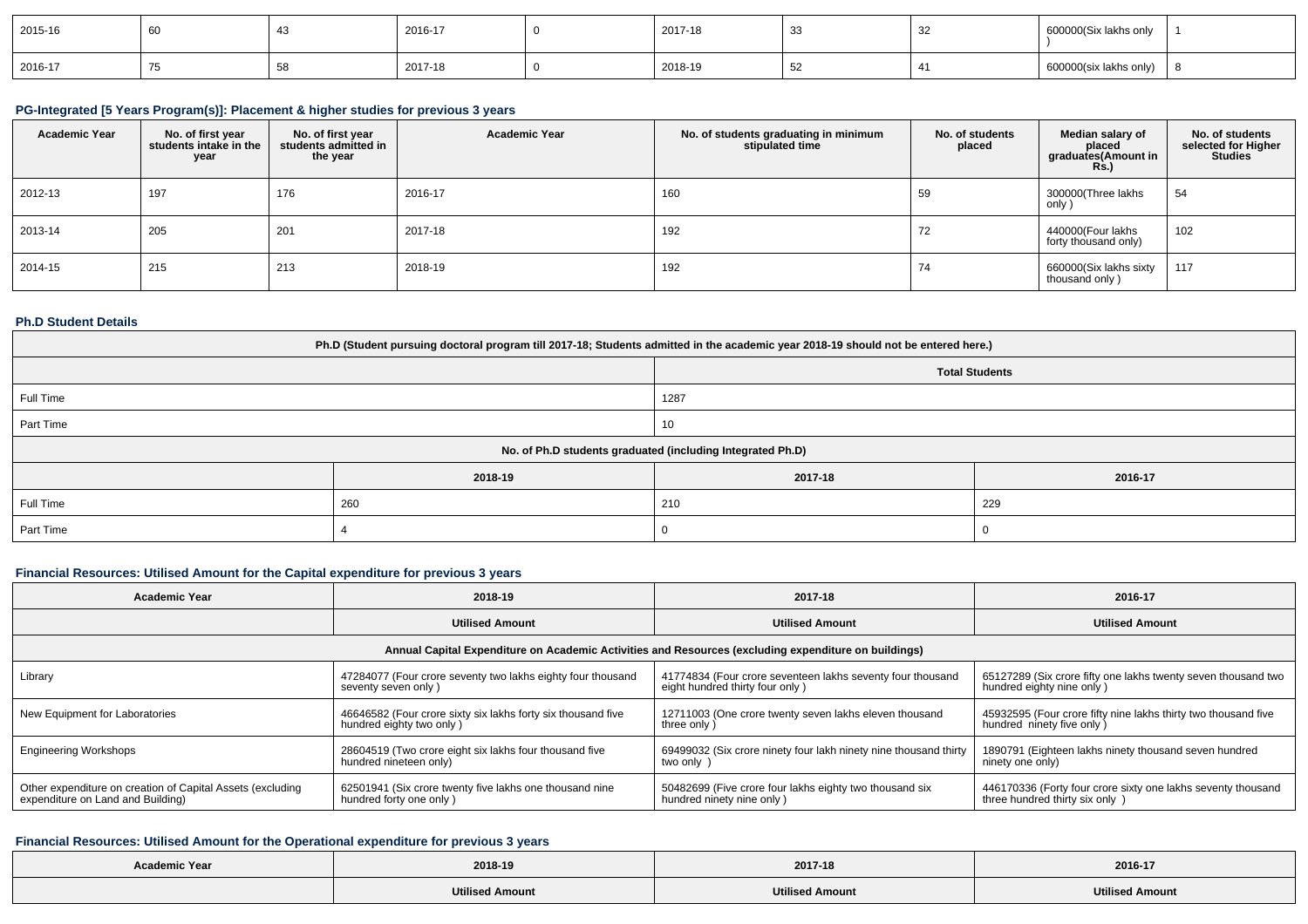| <b>Annual Operational Expenditure</b>                                                                                                                                                           |                                                                                     |                                                                               |                                                                                         |  |  |  |
|-------------------------------------------------------------------------------------------------------------------------------------------------------------------------------------------------|-------------------------------------------------------------------------------------|-------------------------------------------------------------------------------|-----------------------------------------------------------------------------------------|--|--|--|
| Salaries (Teaching and Non Teaching staff)                                                                                                                                                      | 1645936590 (One sixty four crore fifty nine lakhs thirty six                        | 1703512993 (One seventy crore thirty five lakhs twelve                        | 1209073810 (One twenty crore ninety lakhs seventy three                                 |  |  |  |
|                                                                                                                                                                                                 | thousand five hundred ninety only)                                                  | thousand nine hundred ninety three only)                                      | thousand eight hundred ten only)                                                        |  |  |  |
| Maintenance of Academic Infrastructure or consumables and<br>other running expenditures (excluding maintenance of hostels<br>and allied services, rent of the building, depreciation cost, etc) | 81409229 (Eight crore fourteen lakhs nine thousand two<br>hundred twenty nine only) | 80328098 (Eight crore three lakhs twenty eight thousand ninety<br>eight only) | 68979140 (Six crore eight y nine lakhs seventy nine thousand<br>one hundred forty only) |  |  |  |
| Seminars/Conferences/Workshops                                                                                                                                                                  | 2535749 (Twenty five lakhs thirty five thousand seven hundred                       | 2723116 (Twenty seven lakhs twenty three thousand one                         | 1522355 (Fifteen lakhs twenty two thousand three hundred                                |  |  |  |
|                                                                                                                                                                                                 | forty nine only)                                                                    | hundred sixteen only)                                                         | fifty five only)                                                                        |  |  |  |

**IPR**

| Calendar year            | 2018   | 2017 | 2016 |
|--------------------------|--------|------|------|
| No. of Patents Published | $\sim$ |      |      |
| No. of Patents Granted   |        |      |      |

#### **Sponsored Research Details**

| <b>Financial Year</b>                    | 2018-19                                                                 | 2017-18                                                                         | 2016-17                                                                               |
|------------------------------------------|-------------------------------------------------------------------------|---------------------------------------------------------------------------------|---------------------------------------------------------------------------------------|
| Total no. of Sponsored Projects          | 370                                                                     | 360                                                                             | 383                                                                                   |
| Total no. of Funding Agencies            |                                                                         | 58                                                                              | 53                                                                                    |
| Total Amount Received (Amount in Rupees) | 670101167                                                               | 496791150                                                                       | 472498915                                                                             |
| Amount Received in Words                 | Sixty seven crore one lakh one thousand one hundred sixty<br>seven only | Forty nine crore sixty seven lakh ninety one thousand one<br>hundred fifty only | Forty seven crore twenty four lakh ninety eight thousand nine<br>hundred fifteen only |

# **Consultancy Project Details**

| <b>Financial Year</b>                    | 2018-19                                                      | 2017-18                                                                        | 2016-17                                                  |
|------------------------------------------|--------------------------------------------------------------|--------------------------------------------------------------------------------|----------------------------------------------------------|
| Total no. of Consultancy Projects        |                                                              | 16                                                                             | 10                                                       |
| Total no. of Client Organizations        |                                                              | 15                                                                             |                                                          |
| Total Amount Received (Amount in Rupees) | 14349019                                                     | 11838584                                                                       | 1404762                                                  |
| Amount Received in Words                 | One crore forty three lakh forty nine thousand nineteen only | One crore eighteen lakh thirty eight thousand five hundred<br>eighty four only | Fourteen lakh four thousand seven hundred sixty two only |

# **Executive Development Program/Management Development Programs**

| <b>Financial Year</b>                                                           | 2018-19 | 2017-18 | 2016-17 |
|---------------------------------------------------------------------------------|---------|---------|---------|
| Total no. of Executive Development Programs/ Management<br>Development Programs |         |         |         |
| Total no. of Participants                                                       |         |         |         |
| Total Annual Earnings (Amount in Rupees)(Excluding Lodging                      |         |         |         |
| Total Annual Earnings in Words                                                  | Zero    | Zero    | Zero    |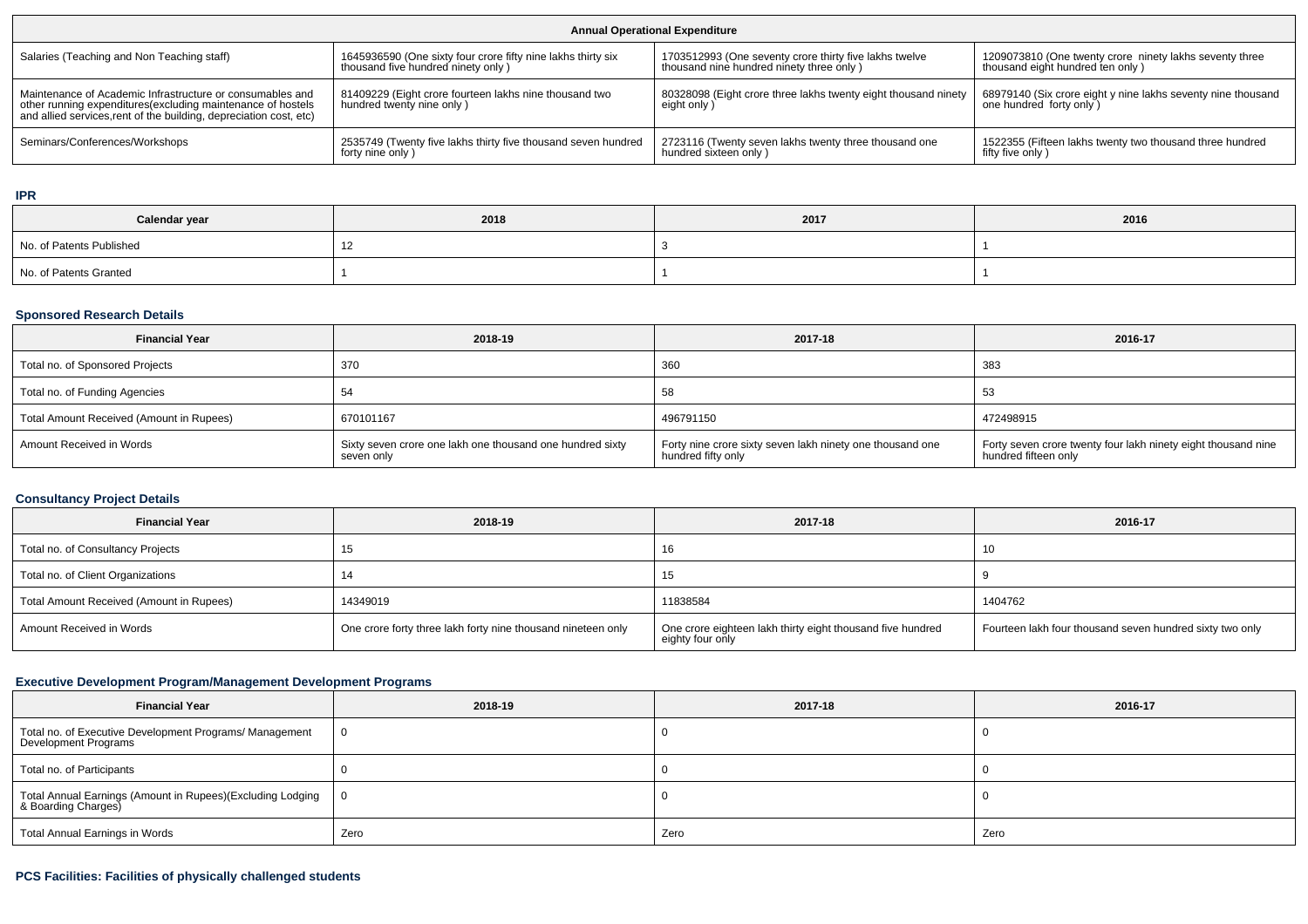| 1. Do your institution buildings have Lifts/Ramps?                                                                                                        | Yes, more than 60% of the buildings |
|-----------------------------------------------------------------------------------------------------------------------------------------------------------|-------------------------------------|
| 2. Do your institution have provision for walking aids, includingwheelchairs and transportation from one building to another for<br>handicapped students? | Yes                                 |
| 3. Do your institution buildings have specially designed toilets for handicapped students?                                                                | Yes, more than 40% of the buildings |

#### **Awards Details**

| 1. How many faculty member of your institution have received highly reputed national/international awards/recognition from central<br>government agencies in the previous academic year 2018-19 |                             |                                                                                                                   |                                                                                                                |                                       | 19                                       |                            |                                   |                               |                              |
|-------------------------------------------------------------------------------------------------------------------------------------------------------------------------------------------------|-----------------------------|-------------------------------------------------------------------------------------------------------------------|----------------------------------------------------------------------------------------------------------------|---------------------------------------|------------------------------------------|----------------------------|-----------------------------------|-------------------------------|------------------------------|
| Srno                                                                                                                                                                                            | Name of the Faculty         | Name of the Award                                                                                                 | Name of the Central<br>government<br>agency/international<br>agencies from where<br>award has been<br>received | Address of the<br>Agency giving award | <b>Contact Email ID of</b><br>the Agency | Year of receiving<br>award | Email ID of the<br>faculty        | Contact no. of the<br>faculty | Is it<br>Fellowship?(Yes/No) |
| 1                                                                                                                                                                                               | Biswajyoti Saha             | <b>INSPIRE Faculty</b><br>Fellowship Award                                                                        | Department of Science<br>and Technology Govt<br>of India                                                       | New Delhi                             | inspire.prog-dst@nic.in                  | 2018                       | biswa@uohyd.ac.in                 | 9498062801                    | Yes                          |
| $\overline{2}$                                                                                                                                                                                  | Kollu Pratap                | Young Scientist Award                                                                                             | North eastern<br>University                                                                                    | Shenyang, China                       | icamp-<br>9@mail.neu.edu.cn              | 2018                       | pratapk@uohyd.ac.in               | 7981468978                    | No                           |
| 3                                                                                                                                                                                               | Anunay Samanta              | Asian and Oceanian<br>Photochemistry Award                                                                        | Asian and Oceanian<br>Photochemistry<br>Association                                                            | Taipei, Taiwan                        | apa-st@ms.naist.jp                       | 2018                       | anunay@uohyd.ac.in                | 9440499681                    | No                           |
| 4                                                                                                                                                                                               | Debashis Barik              | <b>Associate Fellow</b>                                                                                           | Telangana Academy of<br>Sciences                                                                               | Telangana                             | tsas2015@gmail.com                       | 2019                       | dbariksc@uohyd.ac.in              | 8096582315                    | Yes                          |
| 5                                                                                                                                                                                               | Murali Banavoth             | Young Scientist award<br>for Solar Energy<br>Research                                                             | Telangana Academy of<br><b>Sciences</b>                                                                        | Telangana                             | tsas2015@gmail.com                       | 2019                       | murali.banavoth@uohy<br>d.ac.in   | 7993762942                    | No                           |
| 6                                                                                                                                                                                               | Susanta Mahapatra           | UGC BSR Mid Career<br><b>Award Grant</b>                                                                          | <b>University Grants</b><br>Commission                                                                         | New Delhi                             | webmaster.ugc.help@<br>gmail.com         | 2019                       | susanta.mahapatra@u<br>ohyd.ac.in | 9440303184                    | No                           |
|                                                                                                                                                                                                 | Gutti Ravi Kumar            | FIRM Award for<br>Research in the area<br>of regenerative<br>medicine                                             | <b>Tissue and Cell</b><br><b>Engineering Society</b>                                                           | Girona, Spain                         | Committee@firmsymp<br>osia.com           | 2018                       | guttiravi@gmail.com               | 9052665597                    | No                           |
| 8                                                                                                                                                                                               | Gutti Ravi Kumar            | Korean Society of<br>Haematology Award<br>for Research on<br><b>Platelet Development</b>                          | Korean Society of<br>Haematology                                                                               | Seoul, S Korea                        | hematology@kams.or.<br>kr                | 2019                       | guttiravi@gmail.com               | 9025266559                    | No                           |
| 9                                                                                                                                                                                               | Parul Mishra                | Innovative Young<br><b>Biotechnologist Award</b>                                                                  | Department of<br>Biotechnology Govt of<br>India                                                                | New Delhi                             | secy@dbt.nic.in                          | 2018                       | pmsl@uohyd.ac.in                  | 9494677000                    | No                           |
| 10                                                                                                                                                                                              | Darla Venkateswara<br>Rao   | Dr Ambedkar National<br>Award for Research<br>and Publications                                                    | Dalit Open University<br>of India                                                                              | Gunturu, Andhra<br>Pradesh            | dalit_cards@yahoo.co.<br>in.             | 2018                       | darlash@uohyd.ernet.i<br>n        | 9989628049                    | No                           |
| 11                                                                                                                                                                                              | J Prabhakar Rao             | Adjunct Professor for<br>contribution in<br>Linguistics and<br>Internationalisation of<br><b>Higher Education</b> | Asia University                                                                                                | ainan, Taiwan                         | sec@asia.edu.tw                          | 2018                       | pjandhyala1@gmail.co<br>m         | 9949955565                    | No                           |
| 12                                                                                                                                                                                              | Chetan Srivastava           | Agba Distinguished<br>Session Chair Award                                                                         | Academy of Global<br><b>Business</b><br><b>Advancements USA</b>                                                | Bangkok, Thailand                     | zafaruahmed@gmail.c<br>om                | 2018                       | dr.chetansrivastava@g<br>mail.com | 9849210185                    | No                           |
| 13                                                                                                                                                                                              | Vijaya Bhaskar<br>Marisetty | <b>SPARC GRANT</b>                                                                                                | Ministry of HRD Govt<br>of India                                                                               | New Delhi                             | sparc@iitkgp.ac.in                       | 2018                       | marisetty@uohyd.ac.in             | 7997105997                    | No                           |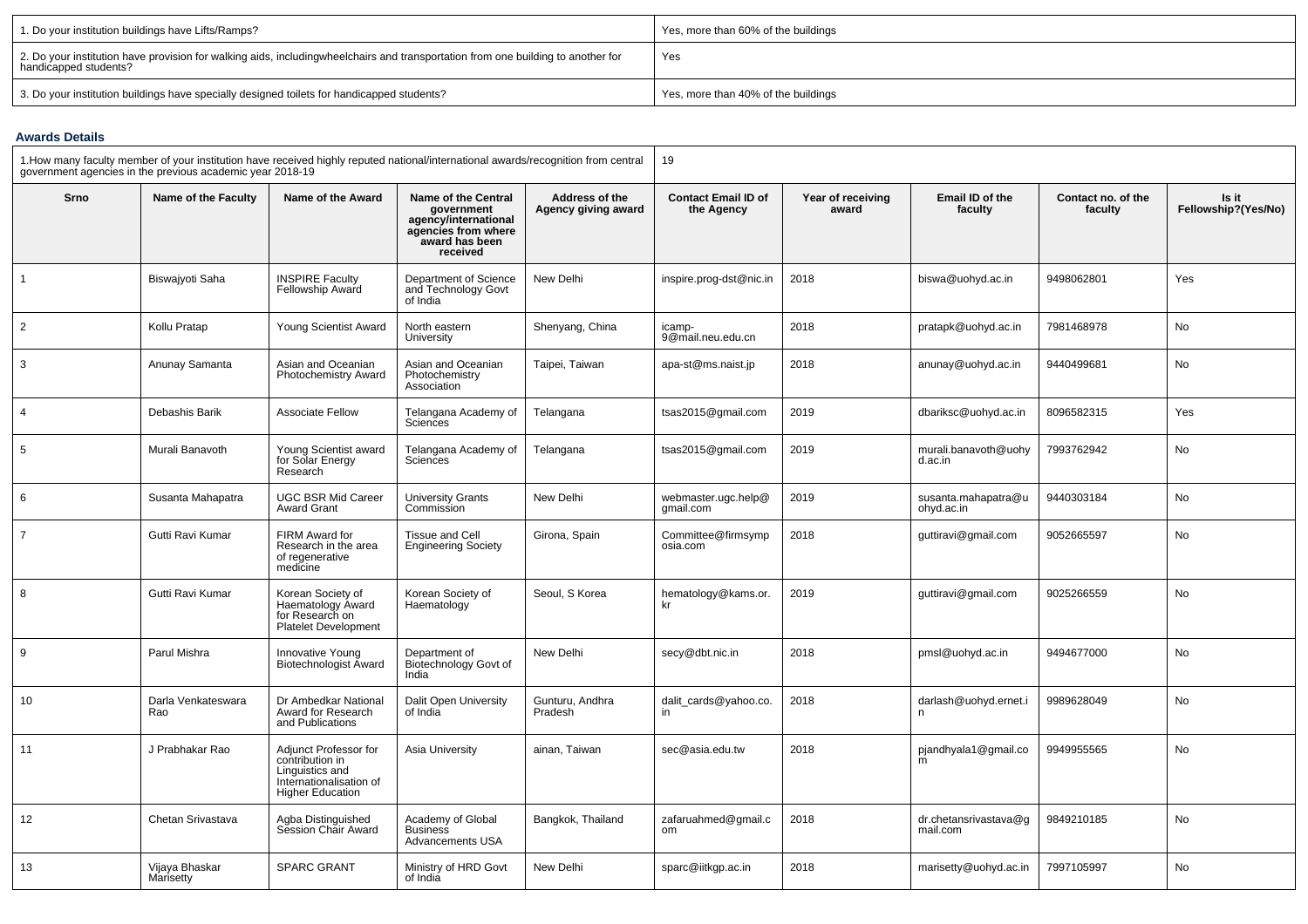| 14             | M Varalakshmi                                                                                                | Shastri Program<br>Development Grant<br>for Ageing Pilot<br><b>Intervention Program</b>                        | Shastri Indo Canadian<br>Institute                                   | Canada                                                                                                    | sici@sici.org.in                      | 2018                                     | varamanchana@qmail.<br>com | 9441275157                                 | <b>No</b>                     |  |  |
|----------------|--------------------------------------------------------------------------------------------------------------|----------------------------------------------------------------------------------------------------------------|----------------------------------------------------------------------|-----------------------------------------------------------------------------------------------------------|---------------------------------------|------------------------------------------|----------------------------|--------------------------------------------|-------------------------------|--|--|
| 15             | Raj Kishora Dash                                                                                             | Authors Report High<br>Review Satisfaction for<br>Reviewing Journal<br>papers                                  | <b>Springer Nature</b><br>Publishing Group                           | Germany                                                                                                   | Onlineservice@springe<br>r.com        | 2018                                     | rkdse@uohyd.ernet.in       | 8374701421                                 | <b>No</b>                     |  |  |
| 16             | Ramalinga Sastry                                                                                             | Sangita Nataka<br>Akadami Puraskara for<br>Dance                                                               | Sangeet Natak<br>Akademi                                             | New Delhi                                                                                                 | mail@sangeetnatak.go<br>v.in          | 2018                                     | pasumartirs@yahoo.co<br>m  | 9849671863                                 | No                            |  |  |
| 17             | Satyabrata Rout                                                                                              | <b>Fulbright Nehru</b><br>Academic and<br>Professional<br><b>Excellence Award</b><br>Lecturing and<br>Research | Central Michigan<br>University                                       | <b>USA</b>                                                                                                | registra@cmich.edu                    | 2018                                     | satya00191@yahoo.co<br>.in | 9959807901                                 | <b>No</b>                     |  |  |
| 18             | Nirmal Viswanath                                                                                             | <b>Outstanding Reviewer</b><br>Award for Journal of<br>Alloys and compounds                                    | Elsevier                                                             | Amsterdam,<br>Netherlands                                                                                 | permissionshelpdesk@<br>elsevier.com  | 2018                                     | nirmalsp@uohyd.ac.in       | 9949731390                                 | <b>No</b>                     |  |  |
| 19             | Appa Rao Podile                                                                                              | <b>KC Mehta Memorial</b><br>Award                                                                              | National Academy of<br><b>Agricultural Sciences</b><br>Govt of India | New Delhi                                                                                                 | naas-mail@naas.org.in                 | 2018                                     | vc@uohyd.ac.in             | 9100655777                                 | No                            |  |  |
|                | 2. How many students of your institution have won international awards in the previous academic year 2018-19 |                                                                                                                |                                                                      |                                                                                                           | 6                                     |                                          |                            |                                            |                               |  |  |
| Srno           | Name of the<br>Student/Name of the<br>Team                                                                   | <b>Enrolment Number</b>                                                                                        | Name of the Award                                                    | Name of International<br><b>Institution/Organisati</b><br>on from where the<br>award has been<br>received | Address of the<br>Agency giving award | <b>Contact Email ID of</b><br>the Agency | Year of receiving<br>award | Email ID of the<br>faculty                 | Contact no. of the<br>faculty |  |  |
| -1             | Sneha Paul                                                                                                   | 14CHPH01                                                                                                       | <b>Student Research</b><br>Achievement Award                         | International<br><b>Biophysical Society</b>                                                               | Baltimore, Maryland,<br><b>USA</b>    | society@biophysics.or<br>g               | 2019                       | Sneha.paul0027@gma<br>il.com               | 4023134800                    |  |  |
| $\overline{2}$ | Swati Dahariya                                                                                               | 16LBPH05                                                                                                       | Newton Bhabha PhD<br><b>Placement Award</b>                          | Department of<br>Biotechnology and<br><b>British Council</b>                                              | University of<br>Cambridge            | reception@educ.cam.a<br>c.uk             | 2019                       | Swati.dahariya@gmail.<br>com               | 4023134760                    |  |  |
| 3              | Sanjeev Raghuwanshi                                                                                          | 14LBPH03                                                                                                       | <b>Young Scientist Fellow</b><br>Award                               | International Union of<br>Biochemistry and<br>Molecular Biology                                           | Seoul, S Korea                        | jim.davie@umanitoba.<br>ca               | 2018                       | Snjv.intelligencecomm<br>onsense@gmail.com | 4023134760                    |  |  |
| $\overline{4}$ | Kannan Balakrishnan                                                                                          | 16LBPH03                                                                                                       | DAAD scholarship<br>award                                            | DAAD German<br>Academic Exchange<br>Service                                                               | Germany                               | info@infodaaddelhi.org                   | 2018                       | Kannanrj50@gmail.co<br>m                   | 4023134760                    |  |  |
| 5              | Prateek Gupta                                                                                                | 11LPPH01                                                                                                       | <b>GRC Travel Award</b>                                              | Gordon Research<br>Conference                                                                             | Newry, Maine USA                      | info@grc.org                             | 2018                       | prateekg@gmail.com                         | 4023134750                    |  |  |
| 6              | Salomi Snehalatha                                                                                            | 15HGPH01                                                                                                       | Commonwealth Split<br>site PhD fellowship<br><b>DFID</b>             | The Open University                                                                                       | Milton Keynes, UK                     | info@open.ac.uk                          | 2018                       | Salomi224@gmail.com                        | 4023133925                    |  |  |

#### **Accreditation**

#### **NBA Accreditation**

1.Does your institute have a valid NBA Accreditation?explorer than the contract of the contract of the contract of the contract of the contract of the contract of the contract of the contract of the contract of the contract of the contract of the contract of the contract of

#### **NAAC Accreditation**

| $\sim$<br><b>AIA A</b><br>Doe<br>- V L<br>→ valid NAAC Accreditation ·<br>. vour institute nave<br>า v r : ศ |  |
|--------------------------------------------------------------------------------------------------------------|--|
|--------------------------------------------------------------------------------------------------------------|--|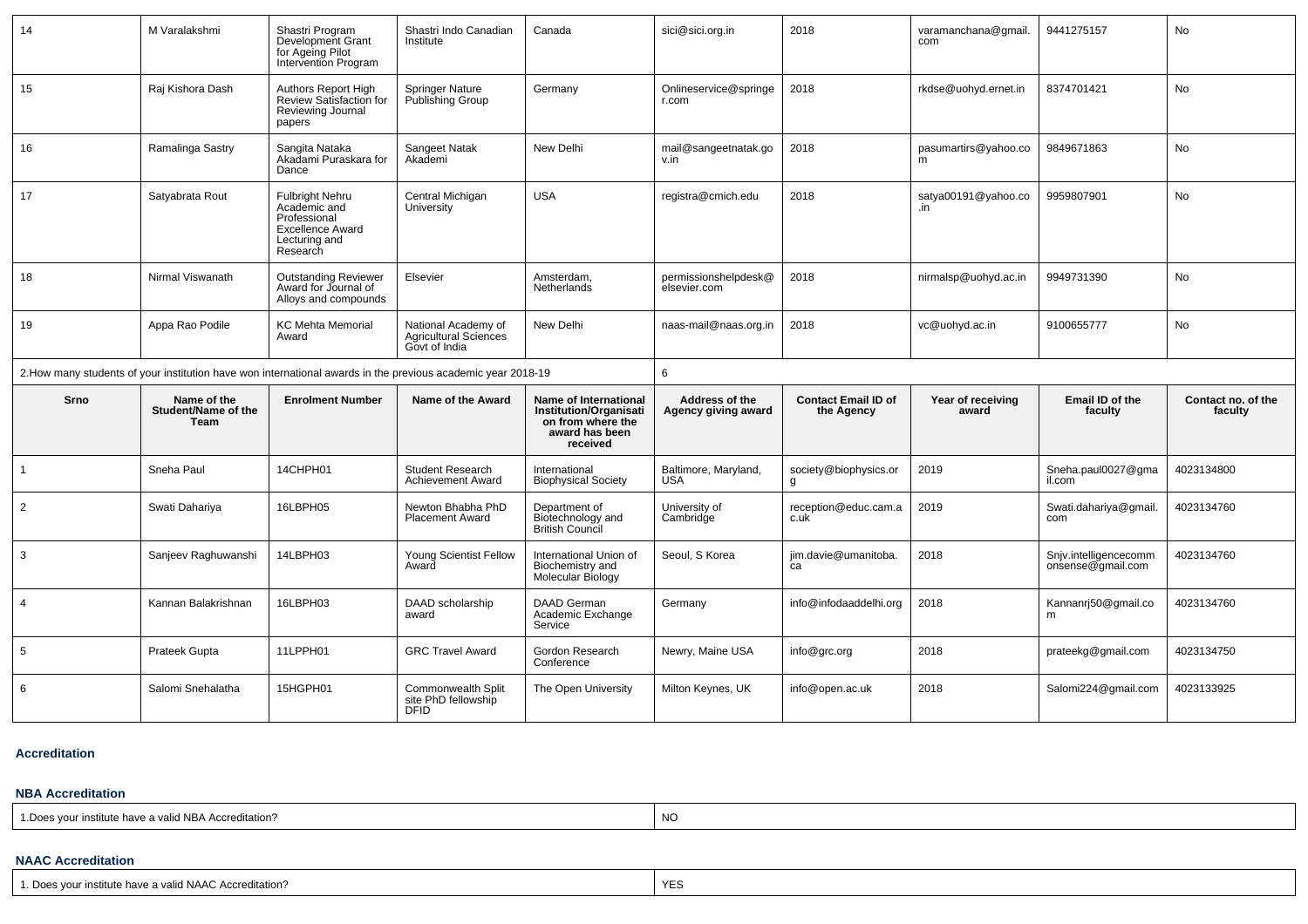| <b>Valid from</b> | Valid upto | <b>CGPA</b> |  |  |
|-------------------|------------|-------------|--|--|
| 21-02-2014        | 20-02-2021 | 3.72        |  |  |

## **ICAR Accreditation**

| - -<br>editation<br>" VAIIO IUAR AU.<br>. nave | יע |
|------------------------------------------------|----|
|------------------------------------------------|----|

# **Village Adoption**

| Have your institute adopted any village under Unnat Bharat Scheme? | NO. |
|--------------------------------------------------------------------|-----|
|--------------------------------------------------------------------|-----|

# **Faculty Details**

| Srno           | Name                     | Age | Designation            | Gender | Qualification | <b>Experience (In</b><br>Months) | <b>Is Associated</b><br><b>Last Year</b> | <b>Currently</b><br>working with<br>institution? | <b>Joining Date</b> | <b>Leaving Date</b>      | <b>Association type</b> |
|----------------|--------------------------|-----|------------------------|--------|---------------|----------------------------------|------------------------------------------|--------------------------------------------------|---------------------|--------------------------|-------------------------|
| $\overline{1}$ | Shobha B                 | 59  | Associate<br>Professor | Female | Ph.D          | 406                              | Yes                                      | Yes                                              | 03-03-1986          | $\overline{a}$           | Regular                 |
| 2              | Raghavendra Rao<br>C     | 60  | Professor              | Male   | Ph.D          | 398                              | Yes                                      | Yes                                              | 03-11-1986          | $\overline{\phantom{a}}$ | Regular                 |
| 3              | Rekha Pande              | 64  | Professor              | Female | Ph.D          | 372                              | Yes                                      | Yes                                              | 21-12-1988          | ÷.                       | Regular                 |
| $\overline{4}$ | Ashwini Nangia           | 58  | Professor              | Male   | Ph.D          | 366                              | Yes                                      | Yes                                              | 03-07-1989          | н.                       | Regular                 |
| 5              | Siva Kumar M             | 62  | Professor              | Male   | Ph.D          | 353                              | Yes                                      | Yes                                              | 02-07-1990          | --                       | Regular                 |
| 6              | Jnaneshwara<br>Bhikshu N | 63  | Professor              | Male   | Ph.D          | 340                              | Yes                                      | Yes                                              | 13-08-1991          | $\overline{\phantom{a}}$ | Regular                 |
| $\overline{7}$ | <b>Suneel Singh</b>      | 57  | Professor              | Male   | Ph.D          | 318                              | Yes                                      | Yes                                              | 10-06-1993          | Ξ.                       | Regular                 |
| 8              | Krishna V                | 57  | Professor              | Male   | Ph.D          | 316                              | Yes                                      | Yes                                              | 10-08-1993          | Ξ.                       | Regular                 |
| 9              | Suneetha Rani K          | 53  | Professor              | Female | Ph.D          | 295                              | Yes                                      | Yes                                              | 01-05-1995          | Ξ.                       | Regular                 |
| 10             | James Raju K C           | 56  | Professor              | Male   | Ph.D          | 282                              | Yes                                      | Yes                                              | 30-04-1996          | $\overline{\phantom{a}}$ | Regular                 |
| 11             | Sumanth Datt M           | 48  | Associate<br>Professor | Male   | Ph.D          | 255                              | Yes                                      | Yes                                              | 01-08-1998          | --                       | Regular                 |
| 12             | Ramalinga Sastry<br>P    | 60  | Professor              | Male   | <b>SLET</b>   | 255                              | Yes                                      | Yes                                              | 01-08-1998          | $\overline{\phantom{a}}$ | Regular                 |
| 13             | Sasheej Hegde            | 60  | Professor              | Male   | Ph.D          | 254                              | Yes                                      | Yes                                              | 29-08-1998          | $\overline{\phantom{a}}$ | Regular                 |
| 14             | Manjula Sritharan        | 62  | Professor              | Female | Ph.D          | 229                              | Yes                                      | Yes                                              | 03-10-2000          | ÷.                       | Regular                 |
| 15             | Anita Jagota             | 55  | Professor              | Female | Ph.D          | 229                              | Yes                                      | Yes                                              | 03-10-2000          | $\overline{\phantom{a}}$ | Regular                 |
| 16             | Vijay R                  | 51  | Professor              | Male   | Ph.D          | 229                              | Yes                                      | Yes                                              | 03-10-2000          | ÷.                       | Regular                 |
| 17             | Purendra Prasad<br>N     | 53  | Professor              | Male   | Ph.D          | 229                              | Yes                                      | Yes                                              | 03-10-2000          | $\overline{\phantom{a}}$ | Regular                 |
| 18             | Naresh Kumar<br>Sharma   | 61  | Professor              | Male   | Ph.D          | 228                              | Yes                                      | Yes                                              | 04-10-2000          | Ξ.                       | Regular                 |
| 19             | Omkarnath G              | 62  | Professor              | Male   | Ph.D          | 228                              | Yes                                      | Yes                                              | 19-10-2000          | --                       | Regular                 |
| 20             | Sobha Rani T             | 52  | Associate<br>Professor | Female | Ph.D          | 228                              | Yes                                      | Yes                                              | 01-11-2000          | ٠.                       | Regular                 |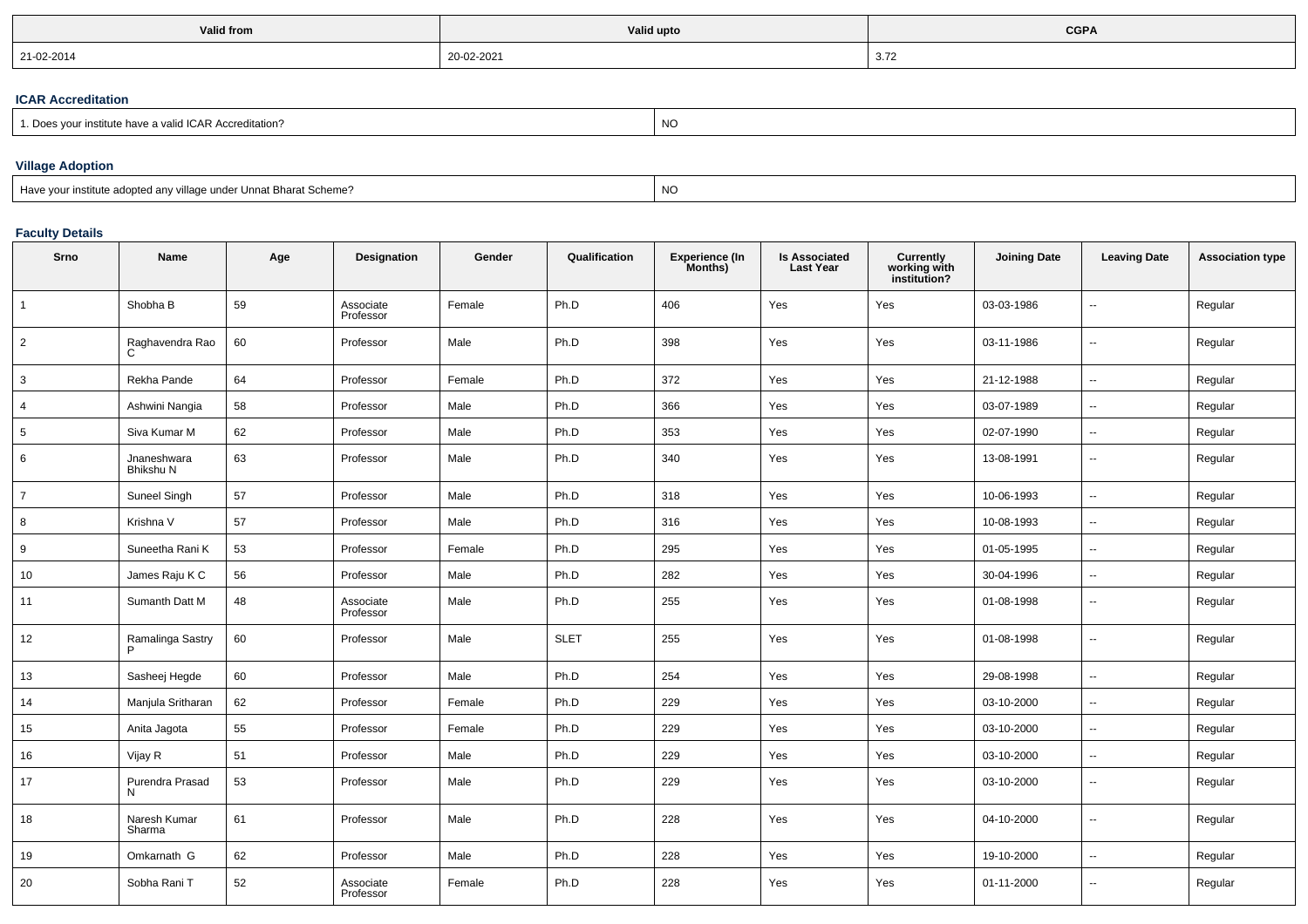| 21 | Samar Kumar Das           | 56 | Professor              | Male   | Ph.D    | 227 | Yes | Yes | 27-11-2000 | $\overline{\phantom{a}}$ | Regular |
|----|---------------------------|----|------------------------|--------|---------|-----|-----|-----|------------|--------------------------|---------|
| 22 | Anna Kurian<br>James      | 53 | Professor              | Female | Ph.D    | 224 | Yes | Yes | 09-02-2001 | $\overline{\phantom{a}}$ | Regular |
| 23 | Padmasree K P M<br>S V    | 51 | Professor              | Female | Ph.D    | 220 | Yes | Yes | 19-06-2001 | $\overline{\phantom{a}}$ | Regular |
| 24 | Joly Puthussery           | 50 | Associate<br>Professor | Male   | Ph.D    | 195 | Yes | Yes | 27-06-2003 | $\overline{\phantom{a}}$ | Regular |
| 25 | Subba Rao Y V             | 49 | Assistant<br>Professor | Male   | Ph.D    | 183 | Yes | Yes | 02-07-2004 | $\overline{\phantom{a}}$ | Regular |
| 26 | Radha R                   | 53 | Professor              | Female | Ph.D    | 182 | Yes | Yes | 31-07-2004 | $\overline{\phantom{a}}$ | Regular |
| 27 | Pavan Kumar<br>Pammi      | 45 | Associate<br>Professor | Male   | Ph.D    | 179 | Yes | Yes | 01-11-2004 | $\overline{\phantom{a}}$ | Regular |
| 28 | Venkateswara<br>Rao Darla | 45 | Professor              | Male   | Ph.D    | 179 | Yes | Yes | 02-11-2004 | $\overline{\phantom{a}}$ | Regular |
| 29 | Samrat Lagnajeet<br>Sabat | 44 | Professor              | Male   | Ph.D    | 178 | Yes | Yes | 24-11-2004 | $\overline{\phantom{a}}$ | Regular |
| 30 | Sunita Mishra             | 53 | Professor              | Female | Ph.D    | 178 | Yes | Yes | 01-12-2004 | $\sim$                   | Regular |
| 31 | Abdul Munaf Shaik         | 43 | Assistant<br>Professor | Male   | M.Sc.   | 176 | Yes | Yes | 24-01-2005 | $\overline{\phantom{a}}$ | Regular |
| 32 | Ramachary D B             | 46 | Professor              | Male   | Ph.D    | 176 | Yes | Yes | 31-01-2005 | $\overline{\phantom{a}}$ | Regular |
| 33 | Rajagopal S               | 49 | Professor              | Male   | Ph.D    | 170 | Yes | Yes | 27-07-2005 | $\overline{\phantom{a}}$ | Regular |
| 34 | Ramdas Rupavath           | 51 | Professor              | Male   | Ph.D    | 158 | Yes | Yes | 07-07-2006 | $\sim$                   | Regular |
| 35 | Srinath S                 | 50 | Professor              | Male   | Ph.D    | 157 | Yes | Yes | 04-08-2006 | $\overline{\phantom{a}}$ | Regular |
| 36 | Raghava Reddy C           | 49 | Professor              | Male   | Ph.D    | 157 | Yes | Yes | 18-08-2006 | $\overline{\phantom{a}}$ | Regular |
| 37 | Sharmistha<br>Banerjee    | 46 | Professor              | Female | Ph.D    | 153 | Yes | Yes | 21-12-2006 | $\sim$                   | Regular |
| 38 | Swarupa Rani K            | 41 | Associate<br>Professor | Female | Ph.D    | 151 | Yes | Yes | 02-02-2007 | $\overline{\phantom{a}}$ | Regular |
| 39 | Saroj Panigrahi           | 47 | Associate<br>Professor | Male   | Ph.D    | 151 | Yes | Yes | 12-02-2007 | $\overline{\phantom{a}}$ | Regular |
| 40 | Romesh Singh M            | 44 | Professor              | Male   | Ph.D    | 151 | Yes | Yes | 01-03-2007 | $\sim$                   | Regular |
| 41 | Balamurugan R             | 45 | Professor              | Male   | Ph.D    | 150 | Yes | Yes | 28-03-2007 | $\overline{\phantom{a}}$ | Regular |
| 42 | Anil Kumar<br>Chaudhary   | 56 | Professor              | Male   | Ph.D    | 149 | Yes | Yes | 30-04-2007 | $\overline{\phantom{a}}$ | Regular |
| 43 | Shree Deepa               | 44 | Assistant<br>Professor | Female | Ph.D    | 148 | Yes | Yes | 11-05-2007 | $\sim$                   | Regular |
| 44 | Abdur Rab Manzar          | 42 | Associate<br>Professor | Male   | Ph.D    | 148 | Yes | Yes | 17-05-2007 | $\overline{\phantom{a}}$ | Regular |
| 45 | Jyothi Hymavathi<br>Devi  | 46 | Assistant<br>Professor | Female | M. Phil | 147 | Yes | Yes | 11-06-2007 | $\sim$                   | Regular |
| 46 | Ajaya Kumar<br>Sahoo      | 43 | Assistant<br>Professor | Male   | Ph.D    | 146 | Yes | Yes | 12-07-2007 | $\overline{\phantom{a}}$ | Regular |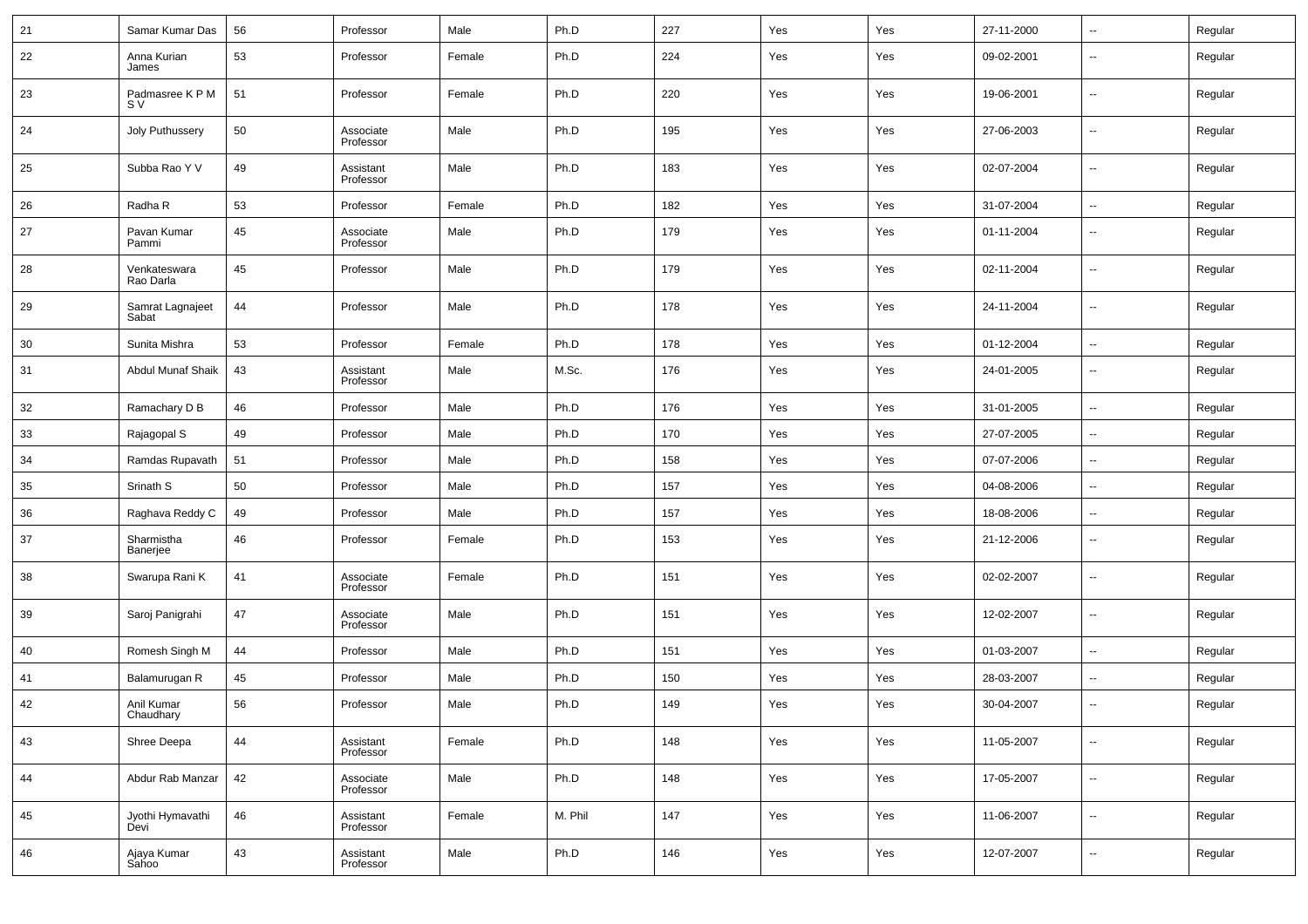| 47 | Biju B L                      | 40     | Associate<br>Professor | Male   | Ph.D        | 145 | Yes | Yes | 08-08-2007 | $\overline{\phantom{a}}$ | Regular |
|----|-------------------------------|--------|------------------------|--------|-------------|-----|-----|-----|------------|--------------------------|---------|
| 48 | Arun Kumar K                  | 44     | Assistant<br>Professor | Male   | Ph.D        | 143 | Yes | Yes | 09-10-2007 | $\overline{\phantom{a}}$ | Regular |
| 49 | Malaichamy<br>Sathiyendiran   | 45     | Associate<br>Professor | Male   | <b>SLET</b> | 59  | Yes | Yes | 10-09-2014 | $\overline{\phantom{a}}$ | Regular |
| 50 | Rafia Begum                   | 48     | Assistant<br>Professor | Female | Ph.D        | 53  | Yes | Yes | 25-02-2015 | $\overline{\phantom{a}}$ | Regular |
| 51 | Vijayalakshmi D               | 58     | Associate<br>Professor | Female | Ph.D        | 178 | Yes | Yes | 01-12-2004 | $\overline{\phantom{a}}$ | Regular |
| 52 | Appa Rao Podile               | 59     | Professor              | Male   | Ph.D        | 370 | Yes | Yes | 22-02-1989 | $\overline{\phantom{a}}$ | Regular |
| 53 | Akhila Kumar<br>Sahoo         | 47     | Professor              | Male   | Ph.D        | 140 | Yes | Yes | 28-12-2007 | $\overline{\phantom{a}}$ | Regular |
| 54 | Radheshyam<br>Maurya          | 44     | Assistant<br>Professor | Male   | Ph.D        | 129 | Yes | Yes | 08-12-2008 | $\overline{\phantom{a}}$ | Regular |
| 55 | V Koteswara Rao<br>Rajulapati | 40     | Associate<br>Professor | Male   | Ph.D        | 126 | Yes | Yes | 09-03-2009 | $\overline{\phantom{a}}$ | Regular |
| 56 | Srinivas L N V                | 52     | Associate<br>Professor | Male   | <b>MFA</b>  | 126 | Yes | Yes | 17-03-2009 | $\overline{\phantom{a}}$ | Regular |
| 57 | Prabhakara Rao J              | 60     | Professor              | Male   | Ph.D        | 348 | Yes | Yes | 26-11-1990 | $\overline{\phantom{a}}$ | Regular |
| 58 | Arvind S Susarla              | 54     | Associate<br>Professor | Male   | Ph.D        | 124 | Yes | Yes | 07-05-2009 | $\overline{\phantom{a}}$ | Regular |
| 59 | Dibakar Das                   | 47     | Professor              | Male   | Ph.D        | 120 | Yes | Yes | 31-08-2009 | $\overline{\phantom{a}}$ | Regular |
| 60 | Mohd Kashif                   | 43     | Assistant<br>Professor | Male   | Ph.D        | 105 | Yes | Yes | 20-11-2010 | $\overline{\phantom{a}}$ | Regular |
| 61 | Nishath Ahmed                 | 47     | Assistant<br>Professor | Male   | Ph.D        | 105 | Yes | Yes | 22-11-2010 | $\overline{\phantom{a}}$ | Regular |
| 62 | Venusa Tinyi                  | 41     | Assistant<br>Professor | Male   | Ph.D        | 105 | Yes | Yes | 23-11-2010 | $\overline{\phantom{a}}$ | Regular |
| 63 | Md Zahidul Haque              | 42     | Associate<br>Professor | Male   | Ph.D        | 105 | Yes | Yes | 25-11-2010 | $\overline{\phantom{a}}$ | Regular |
| 64 | Sapna Singh                   | 53     | Associate<br>Professor | Female | Ph.D        | 105 | Yes | Yes | 01-12-2010 | $\overline{\phantom{a}}$ | Regular |
| 65 | Neredimalli<br>Annavaram      | 38     | Assistant<br>Professor | Male   | M.A         | 105 | Yes | Yes | 02-12-2010 | $\overline{\phantom{a}}$ | Regular |
| 66 | Gajendra Kumar<br>Pathak      | 48     | Professor              | Male   | Ph.D        | 105 | Yes | Yes | 06-12-2010 | $\overline{\phantom{a}}$ | Regular |
| 67 | Nageswara Rao S<br>V S        | 45     | Professor              | Male   | Ph.D        | 104 | Yes | Yes | 15-12-2012 | $\overline{\phantom{a}}$ | Regular |
| 68 | Anjeneya Swami<br>Kare        | $39\,$ | Assistant<br>Professor | Male   | M.Tech      | 104 | Yes | Yes | 27-12-2010 | $\overline{\phantom{a}}$ | Regular |
| 69 | Joby Joseph                   | 46     | Associate<br>Professor | Male   | Ph.D        | 102 | Yes | Yes | 09-02-2011 | $\overline{\phantom{a}}$ | Regular |
| 70 | Mohd Akif                     | 43     | Assistant<br>Professor | Male   | Ph.D        | 102 | Yes | Yes | 24-02-2011 | $\overline{\phantom{a}}$ | Regular |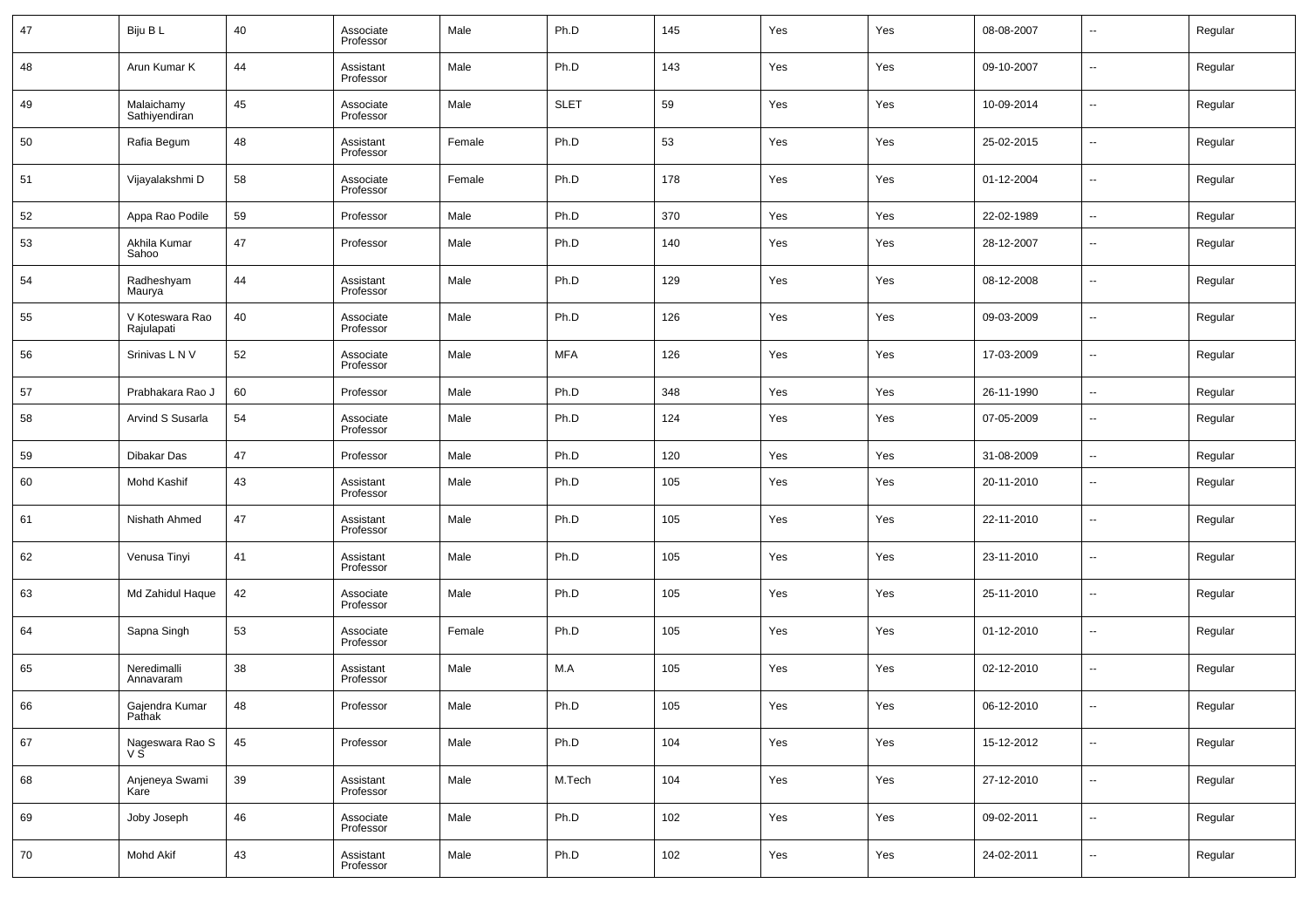| 71 | Nooruddin Khan                         | 39 | Assistant<br>Professor | Male   | Ph.D | 101    | Yes | Yes | 14-03-2011 | $\overline{\phantom{a}}$ | Regular |
|----|----------------------------------------|----|------------------------|--------|------|--------|-----|-----|------------|--------------------------|---------|
| 72 | Pushpesh Kumar                         | 49 | Professor              | Male   | Ph.D | 97     | Yes | Yes | 21-07-2011 | $\sim$                   | Regular |
| 73 | Madhuchhanda<br>Bhattacharjee          | 49 | Professor              | Female | Ph.D | 82     | Yes | Yes | 11-10-2012 | $\overline{\phantom{a}}$ | Regular |
| 74 | Rajani Kanth A                         | 40 | Assistant<br>Professor | Male   | Ph.D | 77     | Yes | Yes | 13-03-2013 | $\overline{\phantom{a}}$ | Regular |
| 75 | Ramesh Kumar<br>Mishra                 | 44 | Professor              | Male   | Ph.D | 74     | Yes | Yes | 29-05-2013 | $\sim$                   | Regular |
| 76 | Joy Anuradha                           | 53 | Assistant<br>Professor | Female | Ph.D | 73     | Yes | Yes | 28-06-2013 | $\overline{\phantom{a}}$ | Regular |
| 77 | Arulmozi S                             | 51 | Assistant<br>Professor | Male   | Ph.D | 71     | Yes | Yes | 19-09-2013 | $\overline{\phantom{a}}$ | Regular |
| 78 | Bandlamudi<br>Nageswara Rao            | 46 | Assistant<br>Professor | Male   | Ph.D | 68     | Yes | Yes | 06-12-2013 | $\overline{\phantom{a}}$ | Regular |
| 79 | <b>Barilang Mawlong</b>                | 37 | Assistant<br>Professor | Female | Ph.D | 67     | Yes | Yes | 01-01-2014 | $\overline{\phantom{a}}$ | Regular |
| 80 | Bhangya Bhukya                         | 47 | Professor              | Male   | Ph.D | 63     | Yes | Yes | 23-05-2014 | $\overline{\phantom{a}}$ | Regular |
| 81 | Thirunavukkarasu<br>R                  | 46 | Assistant<br>Professor | Male   | Ph.D | 62     | Yes | Yes | 02-06-2014 | $\overline{\phantom{a}}$ | Regular |
| 82 | Anil Kumar P                           | 39 | Assistant<br>Professor | Male   | Ph.D | 61     | Yes | Yes | 14-07-2014 | $\overline{\phantom{a}}$ | Regular |
| 83 | Seshubai V                             | 63 | Professor              | Female | Ph.D | 409    | Yes | Yes | 02-12-1985 | $\overline{\phantom{a}}$ | Regular |
| 84 | Salman Abdul<br>Moiz                   | 44 | Associate<br>Professor | Male   | Ph.D | 85     | Yes | Yes | 18-07-2012 | $\overline{\phantom{a}}$ | Regular |
| 85 | Bhimrao Panda<br><b>Bhosale</b>        | 60 | Professor              | Male   | Ph.D | 25     | Yes | Yes | 21-06-2017 | $\overline{\phantom{a}}$ | Regular |
| 86 | Cherla Annapurna                       | 58 | Professor              | Female | Ph.D | 25     | Yes | Yes | 21-06-2017 | $\overline{\phantom{a}}$ | Regular |
| 87 | Digambar Povar                         | 39 | Associate<br>Professor | Male   | Ph.D | 29     | Yes | Yes | 01-05-2017 | $\overline{\phantom{a}}$ | Regular |
| 88 | Pankaj Singh<br>Dholaniya              | 32 | Assistant<br>Professor | Male   | Ph.D | 31     | Yes | Yes | 29-12-2016 | $\overline{\phantom{a}}$ | Regular |
| 89 | Manju Sharma                           | 39 | Assistant<br>Professor | Female | Ph.D | 30     | Yes | Yes | 17-01-2017 | $\overline{\phantom{a}}$ | Regular |
| 90 | Avatharam<br>Ganivada                  | 36 | Assistant<br>Professor | Male   | Ph.D | 29     | Yes | Yes | 01-03-2017 | $\overline{\phantom{a}}$ | Regular |
| 91 | Gopika Sankar U                        | 34 | Assistant<br>Professor | Female | Ph.D | 25     | Yes | Yes | 27-06-2017 | $\sim$                   | Regular |
| 92 | Manjunath<br>Bangalore<br>Govinda Raju | 38 | Assistant<br>Professor | Male   | Ph.D | 28     | Yes | Yes | 13-03-2017 | $\overline{\phantom{a}}$ | Regular |
| 93 | Surya Durga<br>Prasad M                | 36 | Assistant<br>Professor | Male   | M.D  | $27\,$ | Yes | Yes | 24-04-2017 | $\sim$                   | Regular |
| 94 | Pratap Kollu                           | 39 | Assistant<br>Professor | Male   | Ph.D | 29     | Yes | Yes | 06-03-2017 | $\overline{\phantom{a}}$ | Regular |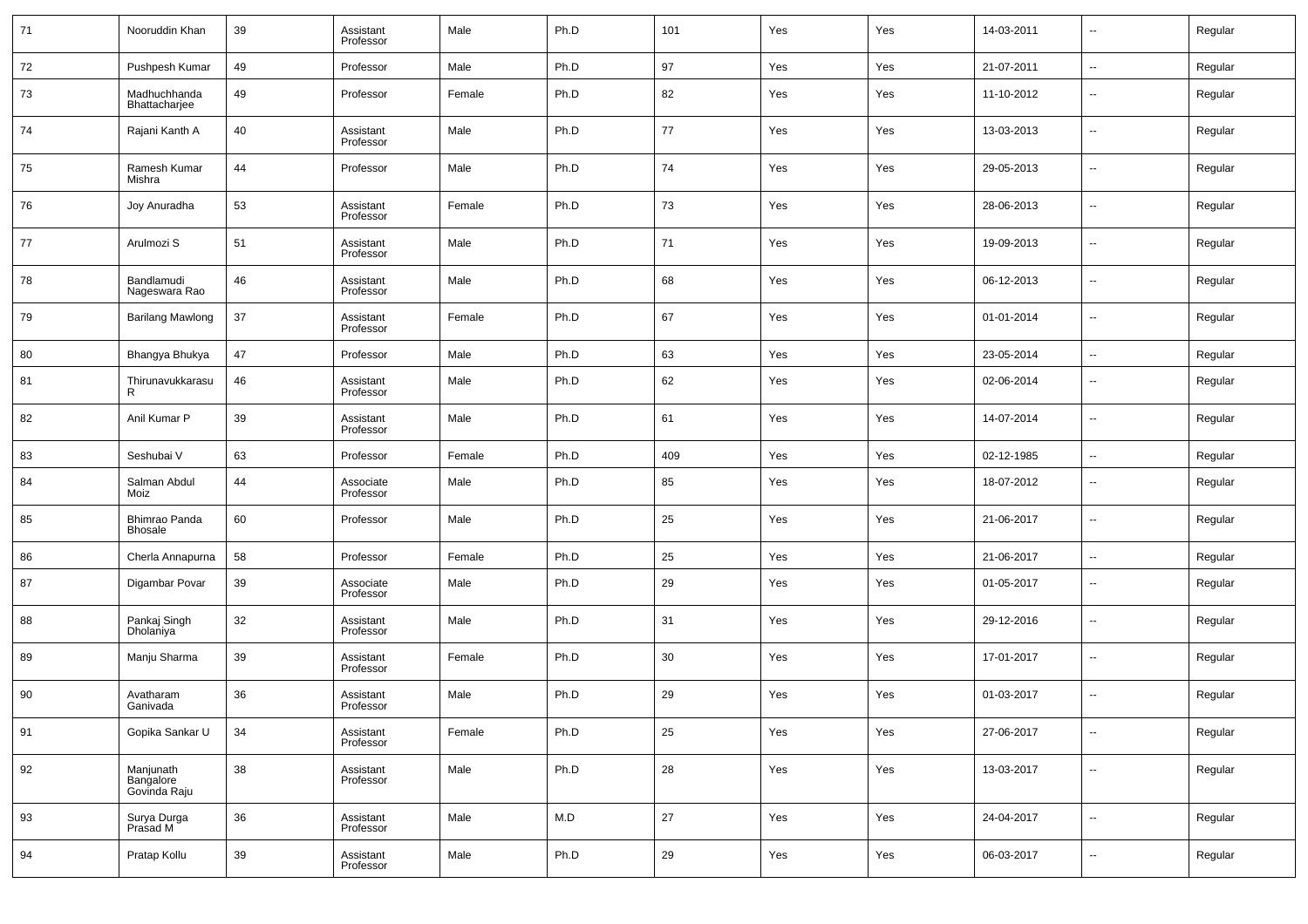| 95  | Veerababu<br>Donthagani             | 37 | Assistant<br>Professor | Male   | Ph.D | 29  | Yes | Yes | 20-02-2017 | $\overline{\phantom{a}}$ | Regular |
|-----|-------------------------------------|----|------------------------|--------|------|-----|-----|-----|------------|--------------------------|---------|
| 96  | Prasad G S                          | 59 | Professor              | Male   | Ph.D | 15  | Yes | Yes | 02-05-2018 | $\overline{\phantom{a}}$ | Regular |
| 97  | Manimaran p                         | 43 | Associate<br>Professor | Male   | Ph.D | 13  | Yes | Yes | 18-07-2018 | --                       | Regular |
| 98  | Vijaya Ramdas<br>Mandala            | 41 | Assistant<br>Professor | Male   | Ph.D | 18  | Yes | Yes | 05-01-2018 | $\overline{\phantom{a}}$ | Regular |
| 99  | Geetha Gopinath                     | 51 | Assistant<br>Professor | Female | Ph.D | 18  | Yes | Yes | 29-01-2018 | --                       | Regular |
| 100 | Vivek                               | 40 | Assistant<br>Professor | Male   | Ph.D | 13  | Yes | Yes | 23-07-2018 | $\overline{\phantom{a}}$ | Regular |
| 101 | Apparao<br>Thamminaina              | 36 | Assistant<br>Professor | Male   | Ph.D | 13  | Yes | Yes | 03-08-2018 | --                       | Regular |
| 102 | Biswajyoti Saha                     | 29 | Assistant<br>Professor | Male   | Ph.D | 13  | Yes | Yes | 06-09-2018 | --                       | Regular |
| 103 | Siva Kumar N                        | 60 | Professor              | Male   | Ph.D | 400 | Yes | Yes | 10-09-1986 | $\overline{\phantom{a}}$ | Regular |
| 104 | Pingali Sailaja                     | 56 | Professor              | Female | Ph.D | 374 | Yes | Yes | 15-10-1988 | $\overline{\phantom{a}}$ | Regular |
| 105 | Sanjay Vasant<br>Palshikar          | 59 | Professor              | Male   | Ph.D | 371 | Yes | Yes | 20-01-1989 | $\overline{\phantom{a}}$ | Regular |
| 106 | Manohar Rao J                       | 64 | Professor              | Male   | Ph.D | 361 | Yes | Yes | 08-11-1989 | $\mathbf{u}$             | Regular |
| 107 | Ramabrahmam I                       | 65 | Professor              | Male   | Ph.D | 369 | Yes | Yes | 28-03-1989 | $\overline{\phantom{a}}$ | Regular |
| 108 | Sharma B V                          | 59 | Professor              | Male   | Ph.D | 323 | Yes | Yes | 08-01-1993 | $\overline{\phantom{a}}$ | Regular |
| 109 | Samudranil Pal                      | 58 | Professor              | Male   | Ph.D | 318 | Yes | Yes | 10-06-1993 | $\sim$                   | Regular |
| 110 | Padmaja G                           | 56 | Professor              | Female | Ph.D | 317 | Yes | Yes | 22-06-1993 | $\overline{\phantom{a}}$ | Regular |
| 111 | Sudhakar Reddy Y<br>А               | 61 | Professor              | Male   | Ph.D | 307 | Yes | Yes | 21-04-1994 | $\overline{\phantom{a}}$ | Regular |
| 112 | Prakash Babu P                      | 55 | Professor              | Male   | Ph.D | 285 | Yes | Yes | 07-02-1996 | $\overline{\phantom{a}}$ | Regular |
| 113 | Suresh P K                          | 49 | Professor              | Male   | Ph.D | 279 | Yes | Yes | 24-08-1996 | $\ddotsc$                | Regular |
| 114 | Y Swarupa R<br>Shankar <sup>1</sup> | 56 | Associate<br>Professor | Female | Ph.D | 255 | Yes | Yes | 01-08-1998 | --                       | Regular |
| 115 | Chakravarthy<br>Bhagavati           | 54 | Professor              | Male   | Ph.D | 255 | Yes | Yes | 10-08-1998 | --                       | Regular |
| 116 | Venkata Ramana<br>V                 | 54 | Professor              | Male   | Ph.D | 244 | Yes | Yes | 01-07-1999 | $\overline{\phantom{a}}$ | Regular |
| 117 | Anandhakrishnan<br>B                | 59 | Professor              | Male   | Ph.D | 228 | Yes | Yes | 03-10-2000 | $\sim$                   | Regular |
| 118 | Ramulu P                            | 56 | Professor              | Male   | Ph.D | 229 | Yes | Yes | 03-10-2010 | $\sim$                   | Regular |
| 119 | Prithvi Ram M                       | 63 | Professor              | Male   | Ph.D | 229 | Yes | Yes | 03-10-2000 | ۰.                       | Regular |
| 120 | Ajailiu Niumai                      | 44 | Professor              | Female | Ph.D | 229 | Yes | Yes | 03-10-2000 | $\sim$                   | Regular |
| 121 | Susantha<br>Mahapatra               | 51 | Professor              | Male   | Ph.D | 228 | Yes | Yes | 12-10-2000 | $\overline{\phantom{a}}$ | Regular |
| 122 | Chaturvedi S                        | 61 | Professor              | Male   | Ph.D | 228 | Yes | Yes | 19-10-2000 | $\overline{\phantom{a}}$ | Regular |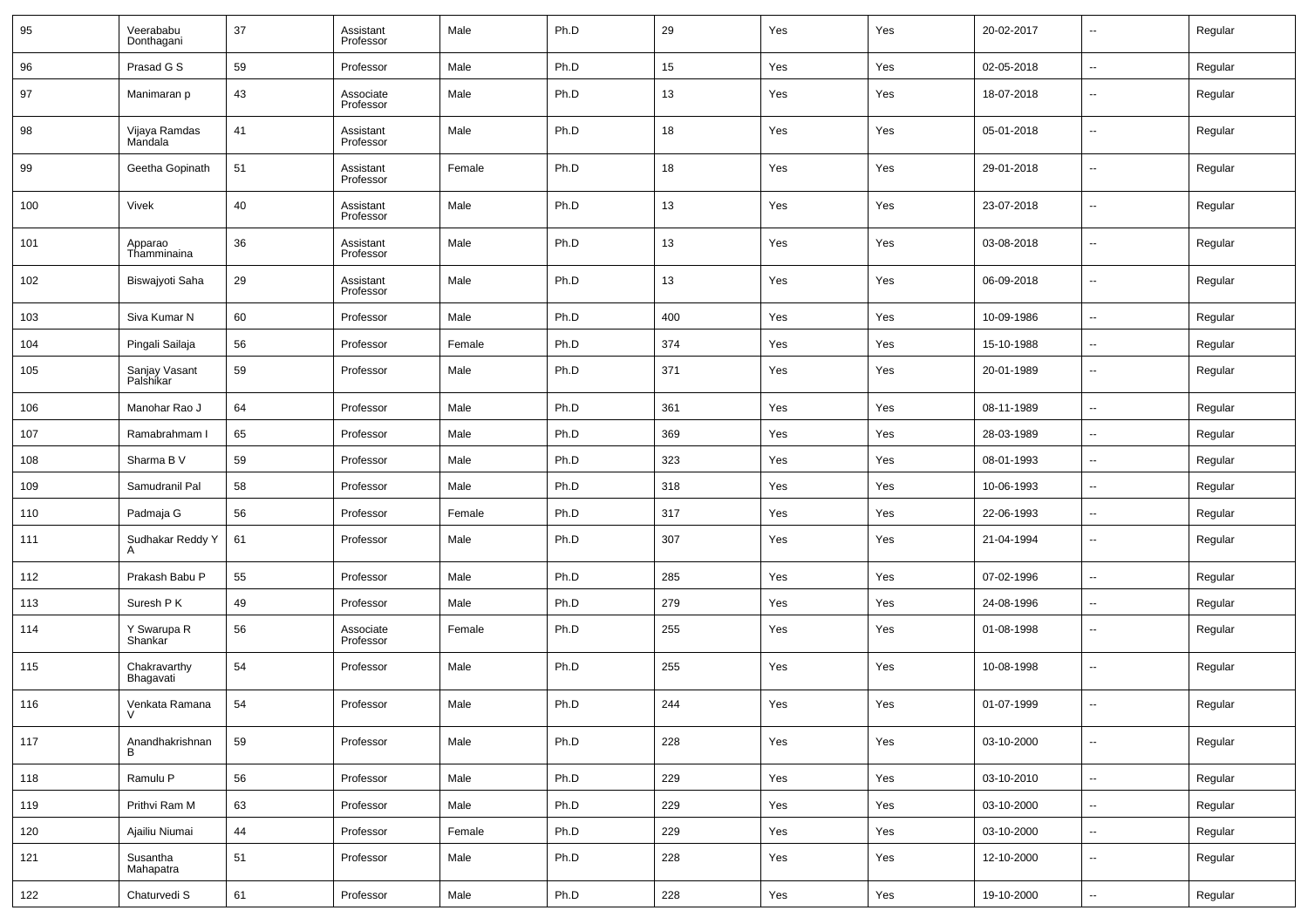| 123 | Arun Kumar<br>Patnaik          | 59 | Professor              | Male   | Ph.D   | 227 | Yes | Yes | 15-11-2000 | $\overline{\phantom{a}}$ | Regular |
|-----|--------------------------------|----|------------------------|--------|--------|-----|-----|-----|------------|--------------------------|---------|
| 124 | Sri Padmavathi B               | 53 | Professor              | Female | Ph.D   | 226 | Yes | Yes | 27-12-2000 | $\overline{\phantom{a}}$ | Regular |
| 125 | Ghanshyam<br>Krishna M         | 56 | Professor              | Male   | Ph.D   | 222 | Yes | Yes | 09-04-2001 | $\sim$                   | Regular |
| 126 | Samba Siva Raju<br>м           | 58 | Professor              | Male   | Ph.D   | 214 | Yes | Yes | 19-12-2001 | ш.                       | Regular |
| 127 | Sathya Prakash<br>Reddy E      | 44 | Associate<br>Professor | Male   | Ph.D   | 195 | Yes | Yes | 18-07-2003 | $\overline{\phantom{a}}$ | Regular |
| 128 | Rajeev Wankar                  | 50 | Professor              | Male   | Ph.D   | 182 | Yes | Yes | 21-07-2004 | $\overline{\phantom{a}}$ | Regular |
| 129 | Vasuki Belavadi                | 50 | Professor              | Male   | Ph.D   | 180 | Yes | Yes | 06-10-2004 | $\sim$                   | Regular |
| 130 | <b>Gracious Mary</b><br>Temsen | 44 | Associate<br>Professor | Female | Ph.D   | 179 | Yes | Yes | 01-11-2004 | $\sim$                   | Regular |
| 131 | Varma C B                      | 59 | Associate<br>Professor | Male   | Ph.D   | 179 | Yes | Yes | 10-11-2004 | --                       | Regular |
| 132 | Krishnaveni<br>Mishra          | 51 | Professor              | Female | Ph.D   | 178 | Yes | Yes | 29-11-2004 | $\sim$                   | Regular |
| 133 | Rajagopal V                    | 55 | Associate<br>Professor | Male   | Ph.D   | 176 | Yes | Yes | 24-01-2005 | --                       | Regular |
| 134 | Prakash J S S                  | 49 | Professor              | Male   | Ph.D   | 176 | Yes | Yes | 28-01-2005 | ш.                       | Regular |
| 135 | Rajyarama K                    | 57 | Professor              | Female | Ph.D   | 174 | Yes | Yes | 07-04-2005 | --                       | Regular |
| 136 | Chetan Srivastava              | 42 | Associate<br>Professor | Male   | Ph.D   | 160 | Yes | Yes | 09-05-2006 | --                       | Regular |
| 137 | Alok Pandey                    | 48 | Professor              | Male   | Ph.D   | 158 | Yes | Yes | 14-07-2006 | --                       | Regular |
| 138 | Prasad J S R A                 | 46 | Professor              | Male   | Ph.D   | 157 | Yes | Yes | 10-08-2006 | $\overline{\phantom{a}}$ | Regular |
| 139 | Nirmal Kumar V                 | 53 | Professor              | Male   | Ph.D   | 156 | Yes | Yes | 11-09-2006 | $\overline{\phantom{a}}$ | Regular |
| 140 | Nagamani M                     | 46 | Assistant<br>Professor | Female | M.Tech | 151 | Yes | Yes | 01-02-2007 | --                       | Regular |
| 141 | Alok Singh                     | 42 | Professor              | Male   | Ph.D   | 151 | Yes | Yes | 05-02-2007 | --                       | Regular |
| 142 | Acharyulu G V R K              | 55 | Professor              | Male   | Ph.D   | 151 | Yes | Yes | 20-02-2007 | $\overline{\phantom{a}}$ | Regular |
| 143 | Prem Kiran P                   | 44 | Associate<br>Professor | Male   | Ph.D   | 150 | Yes | Yes | 23-03-2007 | $\overline{\phantom{a}}$ | Regular |
| 144 | Rajiv Velicheti                | 52 | Associate<br>Professor | Male   | M.A    | 150 | Yes | Yes | 30-03-2007 | --                       | Regular |
| 145 | Irfan Ahmad Ghazi              | 46 | Assistant<br>Professor | Male   | Ph.D   | 148 | Yes | Yes | 05-05-2007 | $\overline{\phantom{a}}$ | Regular |
| 146 | Rukma Rekha N                  | 37 | Assistant<br>Professor | Female | Ph.D   | 148 | Yes | Yes | 14-05-2007 | $\sim$                   | Regular |
| 147 | Sarada D Tetali                | 51 | Professor              | Female | Ph.D   | 148 | Yes | Yes | 26-05-2007 | $\overline{\phantom{a}}$ | Regular |
| 148 | Muralidharan K                 | 46 | Professor              | Male   | Ph.D   | 146 | Yes | Yes | 04-07-2007 | $\sim$                   | Regular |
| 149 | Padmaja G                      | 52 | Assistant<br>Professor | Female | Ph.D   | 126 | Yes | Yes | 09-03-2009 | $\overline{\phantom{a}}$ | Regular |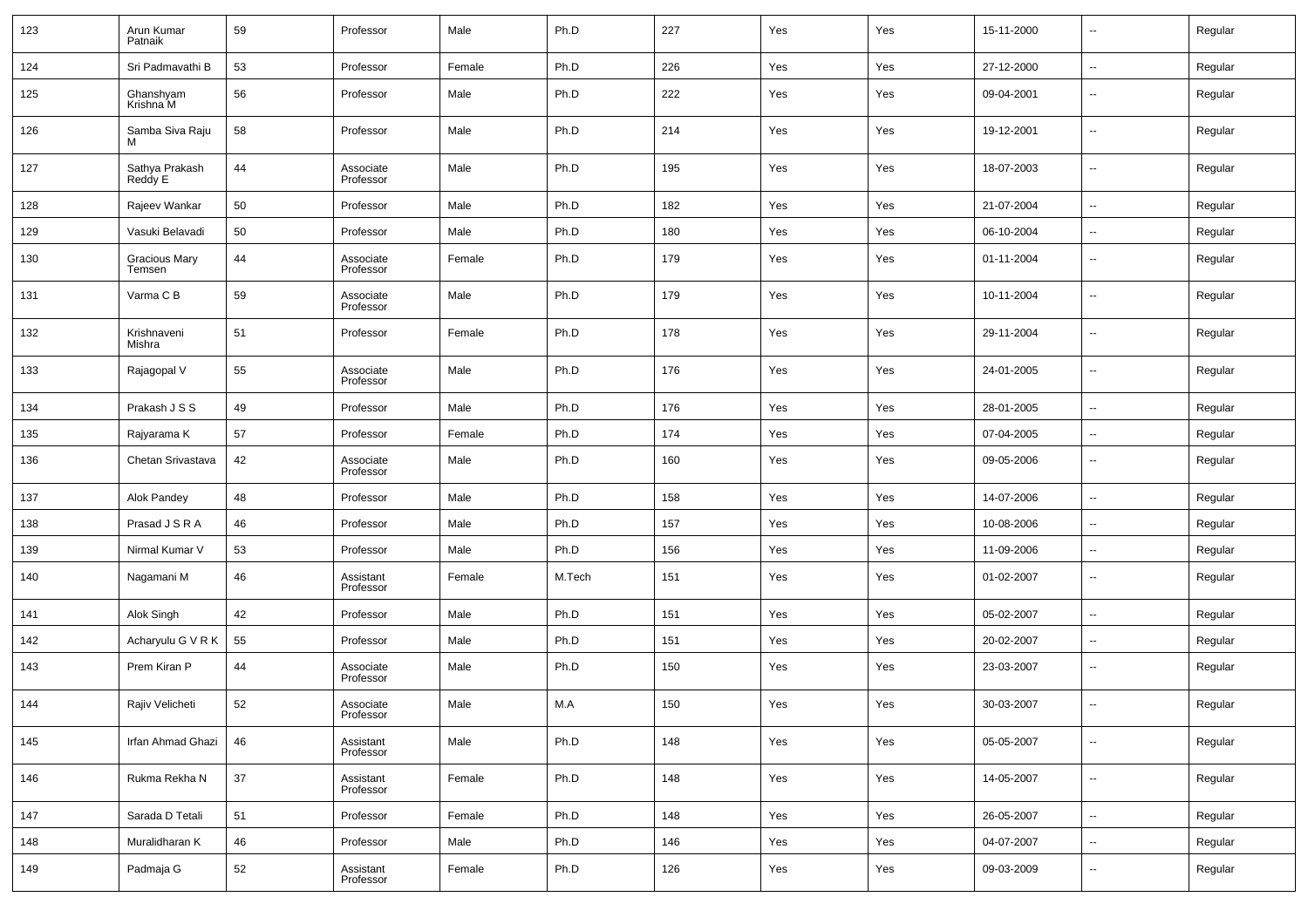| 150 | Viswanathan<br>Baskar      | 44 | Professor              | Male   | Ph.D | 144 | Yes | Yes | 07-09-2007 | $\overline{\phantom{a}}$ | Regular |
|-----|----------------------------|----|------------------------|--------|------|-----|-----|-----|------------|--------------------------|---------|
| 151 | Gopinath<br>Kodetham       | 56 | Associate<br>Professor | Male   | Ph.D | 130 | Yes | Yes | 12-11-2008 | $\overline{\phantom{a}}$ | Regular |
| 152 | Girish Devchand<br>Pawar   | 33 | Assistant<br>Professor | Male   | Ph.D | 54  | Yes | Yes | 19-01-2015 | $\overline{\phantom{a}}$ | Regular |
| 153 | Bapi Raju S                | 56 | Professor              | Male   | Ph.D | 246 | Yes | Yes | 28-04-1999 | $\overline{\phantom{a}}$ | Regular |
| 154 | Jyotirmaya<br>Sharma       | 53 | Professor              | Male   | M.A  | 151 | Yes | Yes | 08-02-2007 | --                       | Regular |
| 155 | Naresh Babu V<br>Sepuri    | 52 | Professor              | Male   | Ph.D | 142 | Yes | Yes | 05-11-2007 | ш,                       | Regular |
| 156 | Amit Kumar<br>Mishra       | 42 | Assistant<br>Professor | Male   | Ph.D | 140 | Yes | Yes | 07-01-2008 | ш,                       | Regular |
| 157 | Niyaz Ahmad<br>Abdus Samad | 47 | Professor              | Male   | Ph.D | 129 | Yes | Yes | 12-12-2008 | ш,                       | Regular |
| 158 | Rani Ratna<br>Prabha J     | 44 | Assistant<br>Professor | Female | Ph.D | 126 | Yes | Yes | 09-03-2009 | --                       | Regular |
| 159 | Naga Seema N D<br>S        | 38 | Assistant<br>Professor | Female | Ph.D | 125 | Yes | Yes | 02-04-2009 | ш,                       | Regular |
| 160 | Aruna Kumari G             | 61 | Professor              | Female | Ph.D | 346 | Yes | Yes | 01-02-1991 | $\sim$                   | Regular |
| 161 | Sunanda<br>Bhattacharyya   | 48 | Assistant<br>Professor | Female | Ph.D | 123 | Yes | Yes | 17-06-2009 | $\overline{\phantom{a}}$ | Regular |
| 162 | Soma Sanyal                | 46 | Assistant<br>Professor | Female | Ph.D | 115 | Yes | Yes | 18-01-2010 | $\overline{\phantom{a}}$ | Regular |
| 163 | Aruna Bhikshu G            | 51 | Professor              | Female | Ph.D | 105 | Yes | Yes | 22-11-2010 | $\sim$                   | Regular |
| 164 | Noushad<br>Mohamed Kunju   | 52 | Associate<br>Professor | Male   | Ph.D | 105 | Yes | Yes | 23-11-2010 | --                       | Regular |
| 165 | Shaji S                    | 43 | Assistant<br>Professor | Male   | Ph.D | 105 | Yes | Yes | 24-11-2010 | --                       | Regular |
| 166 | Gutti Ravi Kumar           | 44 | Professor              | Male   | Ph.D | 105 | Yes | Yes | 26-11-2010 | $\sim$                   | Regular |
| 167 | Prajna Paramita<br>Mishra  | 42 | Assistant<br>Professor | Female | Ph.D | 105 | Yes | Yes | 01-12-2010 | --                       | Regular |
| 168 | Sreenivasulu<br>Kurukuti   | 48 | Professor              | Male   | Ph.D | 105 | Yes | Yes | 04-12-2010 | --                       | Regular |
| 169 | Athar Habib<br>Siddiqui    | 49 | Associate<br>Professor | Male   | Ph.D | 105 | Yes | Yes | 06-12-2010 | --                       | Regular |
| 170 | Deepa Sreenivas            | 54 | Associate<br>Professor | Female | Ph.D | 104 | Yes | Yes | 05-01-2011 | ш.                       | Regular |
| 171 | Arunasree M K              | 41 | Assistant<br>Professor | Female | Ph.D | 102 | Yes | Yes | 14-02-2011 | $\sim$                   | Regular |
| 172 | Hoineilhing Sitlhou        | 37 | Assistant<br>Professor | Female | Ph.D | 102 | Yes | Yes | 07-03-2011 | $\overline{\phantom{a}}$ | Regular |
| 173 | Venkatesu E                | 50 | Associate<br>Professor | Male   | Ph.D | 101 | Yes | Yes | 01-04-2011 | $\overline{\phantom{a}}$ | Regular |
| 174 | Ilangovan S                | 63 | Associate<br>Professor | Male   | Ph.D | 85  | Yes | Yes | 23-07-2012 | $\overline{\phantom{a}}$ | Regular |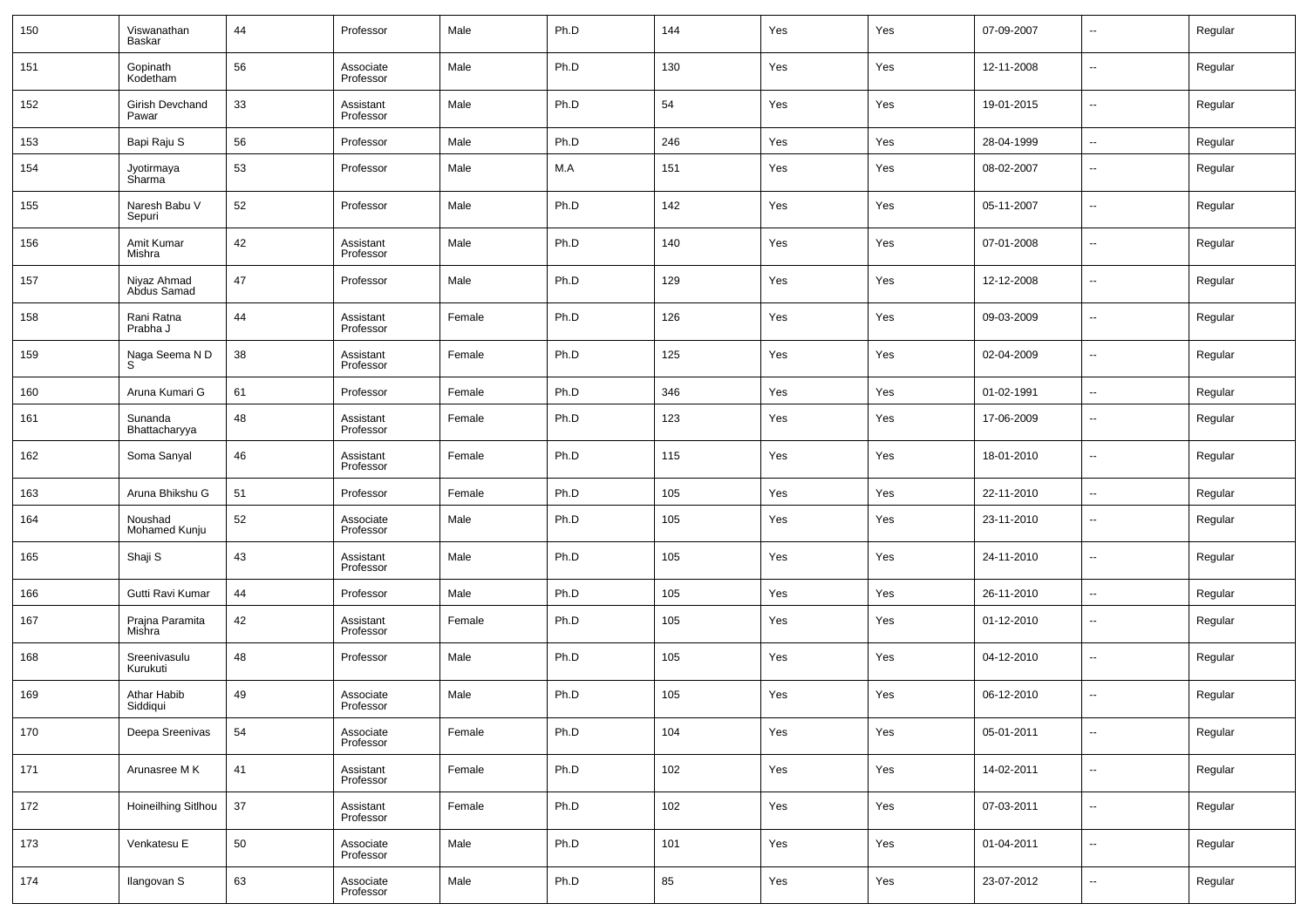| 175 | Mohan Namdev<br>Chintamani      | 39 | Assistant<br>Professor | Male   | Ph.D        | 79  | Yes | Yes | 10-01-2013 | $\overline{\phantom{a}}$ | Regular |
|-----|---------------------------------|----|------------------------|--------|-------------|-----|-----|-----|------------|--------------------------|---------|
| 176 | Kailash Kunhi<br>Krishnan       | 45 | Associate<br>Professor | Male   | Ph.D        | 76  | Yes | Yes | 10-04-2013 | $\overline{\phantom{a}}$ | Regular |
| 177 | Naga Lakshmi C                  | 50 | Assistant<br>Professor | Female | Ph.D        | 74  | Yes | Yes | 19-06-2013 | $\overline{\phantom{a}}$ | Regular |
| 178 | Akash Gautam                    | 36 | Assistant<br>Professor | Male   | Ph.D        | 71  | Yes | Yes | 04-09-2013 | $\overline{\phantom{a}}$ | Regular |
| 179 | Sirisha Telugu                  | 41 | Assistant<br>Professor | Female | Ph.D        | 70  | Yes | Yes | 30-09-2013 | $\sim$                   | Regular |
| 180 | K Ramachandra<br>Rao            | 38 | Assistant<br>Professor | Male   | Ph.D        | 68  | Yes | Yes | 06-12-2013 | $\overline{\phantom{a}}$ | Regular |
| 181 | Varghese V J                    | 46 | Assistant<br>Professor | Male   | Ph.D        | 65  | Yes | Yes | 12-03-2014 | $\sim$                   | Regular |
| 182 | Suneel<br>Mamadapur             | 44 | Associate<br>Professor | Male   | <b>SLET</b> | 62  | Yes | Yes | 29-05-2014 | $\overline{\phantom{a}}$ | Regular |
| 183 | Eswara Rao B                    | 44 | Associate<br>Professor | Male   | Ph.D        | 62  | Yes | Yes | 12-06-2014 | $\overline{\phantom{a}}$ | Regular |
| 184 | Ajitha K                        | 52 | Associate<br>Professor | Female | Ph.D        | 60  | Yes | Yes | 21-08-2014 | $\overline{\phantom{a}}$ | Regular |
| 185 | Venkata Rao P                   | 63 | Professor              | Male   | Ph.D        | 414 | Yes | Yes | 01-07-1985 | $\sim$                   | Regular |
| 186 | Cheeli Janardhan<br>Rao         | 56 | Associate<br>Professor | Male   | Ph.D        | 27  | Yes | Yes | 11-04-2017 | --                       | Regular |
| 187 | Raja Mohan Rao<br>ĸ             | 62 | Professor              | Male   | Ph.D        | 26  | Yes | Yes | 01-06-2017 | --                       | Regular |
| 188 | Sharath<br>Ananthamurthy        | 56 | Professor              | Male   | Ph.D        | 22  | Yes | Yes | 11-09-2017 | --                       | Regular |
| 189 | Lokananda Reddy<br>Irala        | 44 | Associate<br>Professor | Male   | Ph.D        | 31  | Yes | Yes | 29-12-2016 | ш.                       | Regular |
| 190 | Jovan Jose K V                  | 38 | Assistant<br>Professor | Male   | Ph.D        | 30  | Yes | Yes | 13-01-2017 | --                       | Regular |
| 191 | Naveen N                        | 35 | Assistant<br>Professor | Male   | Ph.D        | 29  | Yes | Yes | 20-02-2017 | --                       | Regular |
| 192 | <b>Bicchal Motilal</b><br>Anand | 37 | Assistant<br>Professor | Male   | Ph.D        | 31  | Yes | Yes | 06-01-2017 | --                       | Regular |
| 193 | Alapati Rama<br>Naga Hanuman    | 38 | Assistant<br>Professor | Male   | Ph.D        | 22  | Yes | Yes | 29-09-2017 | --                       | Regular |
| 194 | Chivukula Venkata<br>Usha       | 52 | Assistant<br>Professor | Female | Ph.D        | 28  | Yes | Yes | 13-03-2017 | $\overline{\phantom{a}}$ | Regular |
| 195 | Pramod Kumar<br>Mishra          | 42 | Assistant<br>Professor | Male   | Ph.D        | 29  | Yes | Yes | 08-03-2017 | $\overline{\phantom{a}}$ | Regular |
| 196 | Rahul Kumar                     | 37 | Assistant<br>Professor | Male   | Ph.D        | 31  | Yes | Yes | 29-12-2016 | $\overline{\phantom{a}}$ | Regular |
| 197 | Vijaya Bhaskar<br>Marisetty     | 46 | Professor              | Male   | Ph.D        | 18  | Yes | Yes | 11-01-2018 | $\sim$                   | Regular |
| 198 | Sudhakar Rao Y                  | 60 | Professor              | Male   | Ph.D        | 13  | Yes | Yes | 19-07-2018 | $\sim$                   | Regular |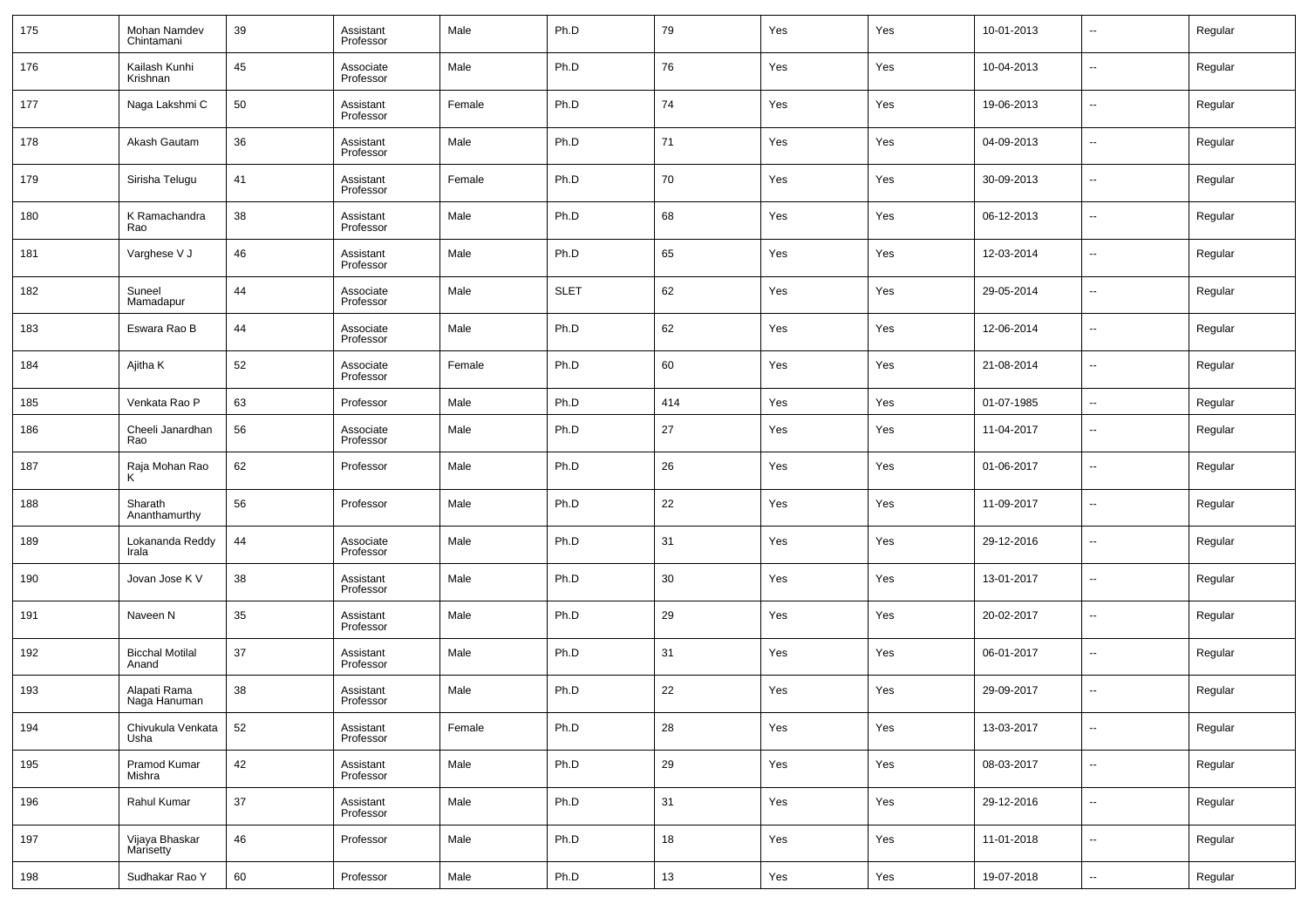| 199 | Santosh R Kanade        | 44 | Associate<br>Professor | Male   | Ph.D         | 13  | Yes | Yes | 26-07-2018 | --                       | Regular |
|-----|-------------------------|----|------------------------|--------|--------------|-----|-----|-----|------------|--------------------------|---------|
| 200 | Sumalini T              | 53 | Assistant<br>Professor | Female | Ph.D(Botany) | 18  | Yes | Yes | 22-01-2018 | $\overline{\phantom{a}}$ | Regular |
| 201 | Varsha Mamidi           | 47 | Assistant<br>Professor | Female | Ph.D         | 13  | Yes | Yes | 17-07-2018 | $\overline{\phantom{a}}$ | Regular |
| 202 | Abhiram Soori           | 33 | Assistant<br>Professor | Male   | Ph.D         | 13  | Yes | Yes | 26-07-2018 | --                       | Regular |
| 203 | Nageswara Rao<br>Vemuri | 33 | Assistant<br>Professor | Male   | Ph.D         | 13  | Yes | Yes | 16-07-2018 | $\overline{\phantom{a}}$ | Regular |
| 204 | Rajaram G               | 61 | Professor              | Male   | Ph.D         | 403 | Yes | Yes | 16-06-1986 | $\overline{\phantom{a}}$ | Regular |
| 205 | Ramaiah K V A           | 64 | Professor              | Male   | Ph.D         | 386 | Yes | Yes | 03-11-1987 | $\overline{\phantom{a}}$ | Regular |
| 206 | Kamal Kanta<br>Mishra   | 64 | Professor              | Male   | Ph.D         | 371 | Yes | Yes | 11-01-1989 | $\overline{\phantom{a}}$ | Regular |
| 207 | Kumara Swamy K<br>C.    | 62 | Professor              | Male   | Ph.D         | 362 | Yes | Yes | 18-10-1989 | $\overline{\phantom{a}}$ | Regular |
| 208 | Anunay Samanta          | 63 | Professor              | Male   | Ph.D         | 359 | Yes | Yes | 05-01-1990 | $\sim$                   | Regular |
| 209 | Narayana Murthy         | 59 | Professor              | Male   | Ph.D         | 336 | Yes | Yes | 18-12-1991 | --                       | Regular |
| 210 | Atul Negi               | 53 | Professor              | Male   | Ph.D         | 323 | Yes | Yes | 01-01-1993 | $\overline{\phantom{a}}$ | Regular |
| 211 | Joginadha Swamy<br>M    | 59 | Professor              | Male   | Ph.D         | 318 | Yes | Yes | 10-06-1993 | $\overline{\phantom{a}}$ | Regular |
| 212 | Anand Kumar<br>Kondapi  | 55 | Professor              | Male   | Ph.D         | 317 | Yes | Yes | 21-06-1993 | $\overline{\phantom{a}}$ | Regular |
| 213 | Raghurama Raju<br>А     | 61 | Professor              | Male   | Ph.D         | 314 | Yes | Yes | 01-10-1993 | $\overline{\phantom{a}}$ | Regular |
| 214 | Sheela Prasad           | 62 | Professor              | Female | Ph.D         | 278 | Yes | Yes | 26-08-1996 | $\overline{\phantom{a}}$ | Regular |
| 215 | Murali Manohar D        | 49 | Professor              | Male   | Ph.D         | 255 | Yes | Yes | 01-08-1998 | $\overline{\phantom{a}}$ | Regular |
| 216 | Yesu Ratnam K           | 56 | Associate<br>Professor | Male   | Ph.D         | 255 | Yes | Yes | 04-08-1998 | --                       | Regular |
| 217 | Raja Shekhar B          | 51 | Professor              | Male   | Ph.D         | 244 | Yes | Yes | 15-06-1999 | $\overline{\phantom{a}}$ | Regular |
| 218 | Sarraju R S             | 60 | Professor              | Male   | Ph.D         | 229 | Yes | Yes | 03-10-2000 | $\overline{\phantom{a}}$ | Regular |
| 219 | Shyam Rao M             | 54 | Associate<br>Professor | Male   | Ph.D         | 229 | Yes | Yes | 03-10-2000 | $\overline{\phantom{a}}$ | Regular |
| 220 | Nagarjuna<br>Boppana    | 53 | Professor              | Male   | Ph.D         | 229 | Yes | Yes | 03-10-2000 | $\overline{\phantom{a}}$ | Regular |
| 221 | Janardhan V             | 56 | Associate<br>Professor | Male   | Ph.D         | 229 | Yes | Yes | 03-10-2000 | $\overline{\phantom{a}}$ | Regular |
| 222 | Pulla Rao K             | 62 | Professor              | Male   | Ph.D         | 228 | Yes | Yes | 11-10-2000 | $\overline{\phantom{a}}$ | Regular |
| 223 | Durga Bhavani S         | 52 | Associate<br>Professor | Female | Ph.D         | 228 | Yes | Yes | 19-10-2000 | $\overline{\phantom{a}}$ | Regular |
| 224 | Abani Kumar B           | 57 | Professor              | Male   | Ph.D         | 142 | Yes | Yes | 02-11-2007 | ۰.                       | Regular |
| 225 | Phanindra Goyari        | 48 | Professor              | Male   | Ph.D         | 226 | Yes | Yes | 08-12-2000 | $\overline{\phantom{a}}$ | Regular |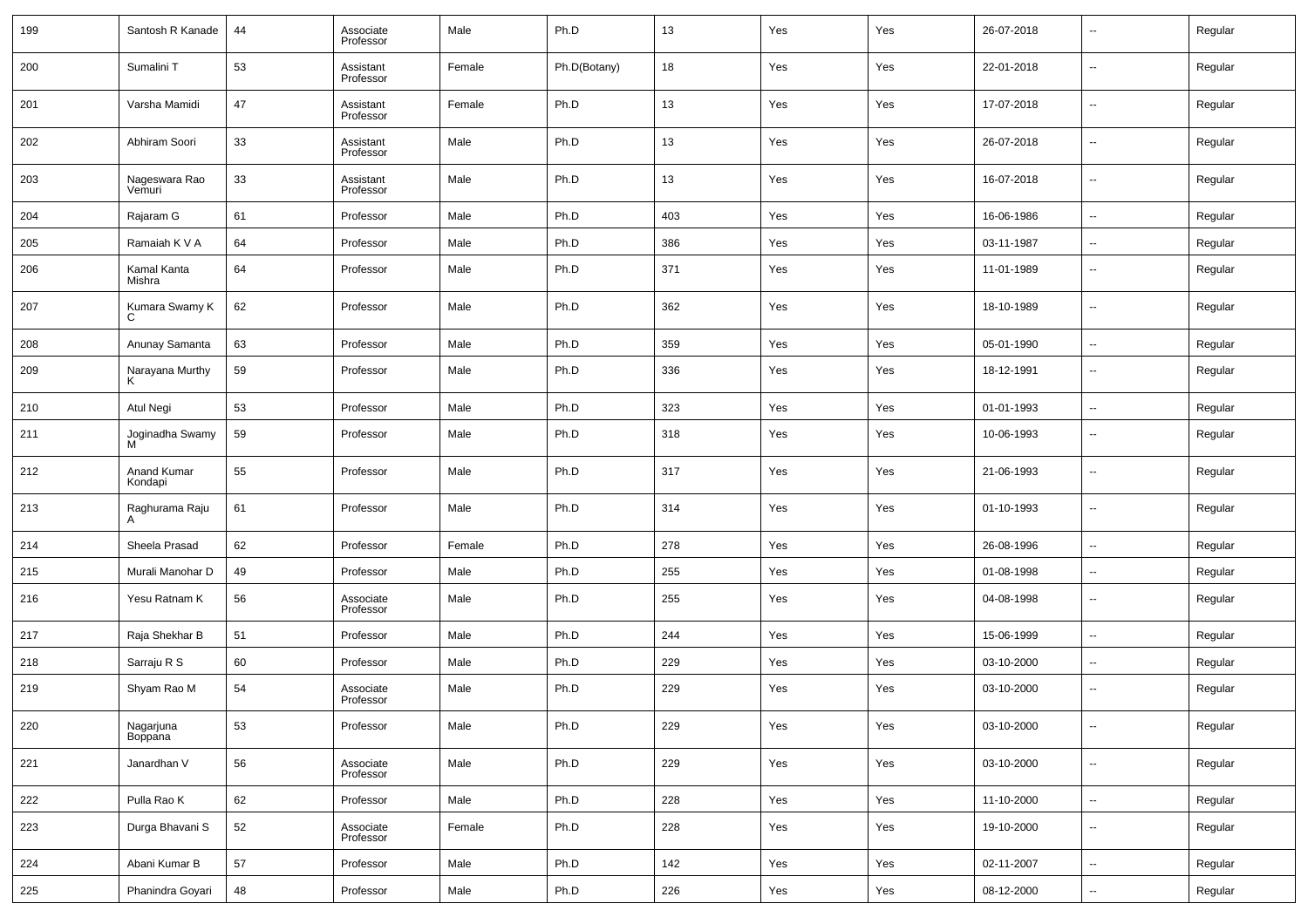| 226 | Rajesh M N                    | 49 | Assistant<br>Professor | Male   | Ph.D        | 222 | Yes | Yes | 04-04-2001 | $\overline{\phantom{a}}$ | Regular |
|-----|-------------------------------|----|------------------------|--------|-------------|-----|-----|-----|------------|--------------------------|---------|
| 227 | Pramod K Nayar                | 49 | Professor              | Male   | Ph.D        | 218 | Yes | Yes | 24-08-2001 | $\overline{\phantom{a}}$ | Regular |
| 228 | Alex Mathew                   | 62 | Associate<br>Professor | Male   | <b>SLET</b> | 195 | Yes | Yes | 01-07-2003 | $\overline{\phantom{a}}$ | Regular |
| 229 | Wilson Naik B                 | 40 | Assistant<br>Professor | Male   | M.Tech      | 182 | Yes | Yes | 20-07-2004 | $\overline{\phantom{a}}$ | Regular |
| 230 | Sita Vanka                    | 61 | Professor              | Female | Ph.D        | 180 | Yes | Yes | 15-09-2004 | $\overline{\phantom{a}}$ | Regular |
| 231 | Arshia Jabeen                 | 44 | Associate<br>Professor | Female | Ph.D        | 179 | Yes | Yes | 01-11-2004 | $\overline{\phantom{a}}$ | Regular |
| 232 | Abhijeet Joshi                | 41 | Assistant<br>Professor | Male   | Ph.D        | 179 | Yes | Yes | 04-11-2004 | $\overline{\phantom{a}}$ | Regular |
| 233 | Ansari MT                     | 53 | Professor              | Male   | Ph.D        | 178 | Yes | Yes | 29-11-2004 | $\overline{\phantom{a}}$ | Regular |
| 234 | Tushar Jana                   | 44 | Professor              | Male   | Ph.D        | 176 | Yes | Yes | 25-01-2005 | $\overline{\phantom{a}}$ | Regular |
| 235 | Nagarajan R                   | 44 | Professor              | Male   | Ph.D        | 176 | Yes | Yes | 31-01-2005 | $\overline{\phantom{a}}$ | Regular |
| 236 | Sanjay Subodh                 | 54 | Professor              | Male   | Ph.D        | 169 | Yes | Yes | 22-08-2005 | --                       | Regular |
| 237 | Krishna Sastry R<br>VR.       | 65 | Professor              | Male   | Ph.D        | 158 | Yes | Yes | 13-07-2006 | $\overline{\phantom{a}}$ | Regular |
| 238 | Surajit Dhara                 | 44 | Professor              | Male   | Ph.D        | 157 | Yes | Yes | 04-08-2006 | $\overline{\phantom{a}}$ | Regular |
| 239 | Satyapriya Rout               | 41 | Associate<br>Professor | Male   | Ph.D        | 157 | Yes | Yes | 22-08-2006 | $\overline{\phantom{a}}$ | Regular |
| 240 | Pradeepta Kumar<br>Panda      | 47 | Professor              | Male   | Ph.D        | 152 | Yes | Yes | 25-01-2007 | $\overline{\phantom{a}}$ | Regular |
| 241 | Sai Prasad P S V<br>S         | 43 | Assistant<br>Professor | Male   | Ph.D        | 151 | Yes | Yes | 05-02-2007 | $\overline{\phantom{a}}$ | Regular |
| 242 | <b>Tanmay Santra</b>          | 49 | Assistant<br>Professor | Male   | <b>MFA</b>  | 151 | Yes | Yes | 14-02-2007 | $\overline{\phantom{a}}$ | Regular |
| 243 | Bhattacharyya M               | 49 | Professor              | Male   | Ph.D        | 150 | Yes | Yes | 21-03-2007 | $\overline{\phantom{a}}$ | Regular |
| 244 | Satyabrata Rout               | 61 | Professor              | Male   | Ph.D        | 150 | Yes | Yes | 30-03-2007 | $\overline{\phantom{a}}$ | Regular |
| 245 | Suresh Yenugu                 | 46 | Associate<br>Professor | Male   | Ph.D        | 148 | Yes | Yes | 05-05-2007 | $\overline{\phantom{a}}$ | Regular |
| 246 | Bhujanga Reddy B              | 54 | Assistant<br>Professor | Male   | Ph.D        | 148 | Yes | Yes | 11-05-2007 | $\overline{\phantom{a}}$ | Regular |
| 247 | Ananda Sagar B                | 53 | Assistant<br>Professor | Male   | Ph.D        | 148 | Yes | Yes | 18-05-2007 | $\overline{\phantom{a}}$ | Regular |
| 248 | Bramanandam M                 | 44 | Professor              | Male   | Ph.D        | 147 | Yes | Yes | 25-06-2007 | ۰.                       | Regular |
| 249 | Meera Padhey                  | 57 | Assistant<br>Professor | Female | Ph.D        | 116 | Yes | Yes | 04-01-2010 | $\overline{\phantom{a}}$ | Regular |
| 250 | Subrahmonian<br>Moothathu T K | 40 | Associate<br>Professor | Male   | Ph.D        | 144 | Yes | Yes | 01-09-2007 | $\overline{\phantom{a}}$ | Regular |
| 251 | Perali Ramu<br>Sridhar        | 42 | Associate<br>Professor | Male   | Ph.D        | 143 | Yes | Yes | 12-10-2007 | $\overline{\phantom{a}}$ | Regular |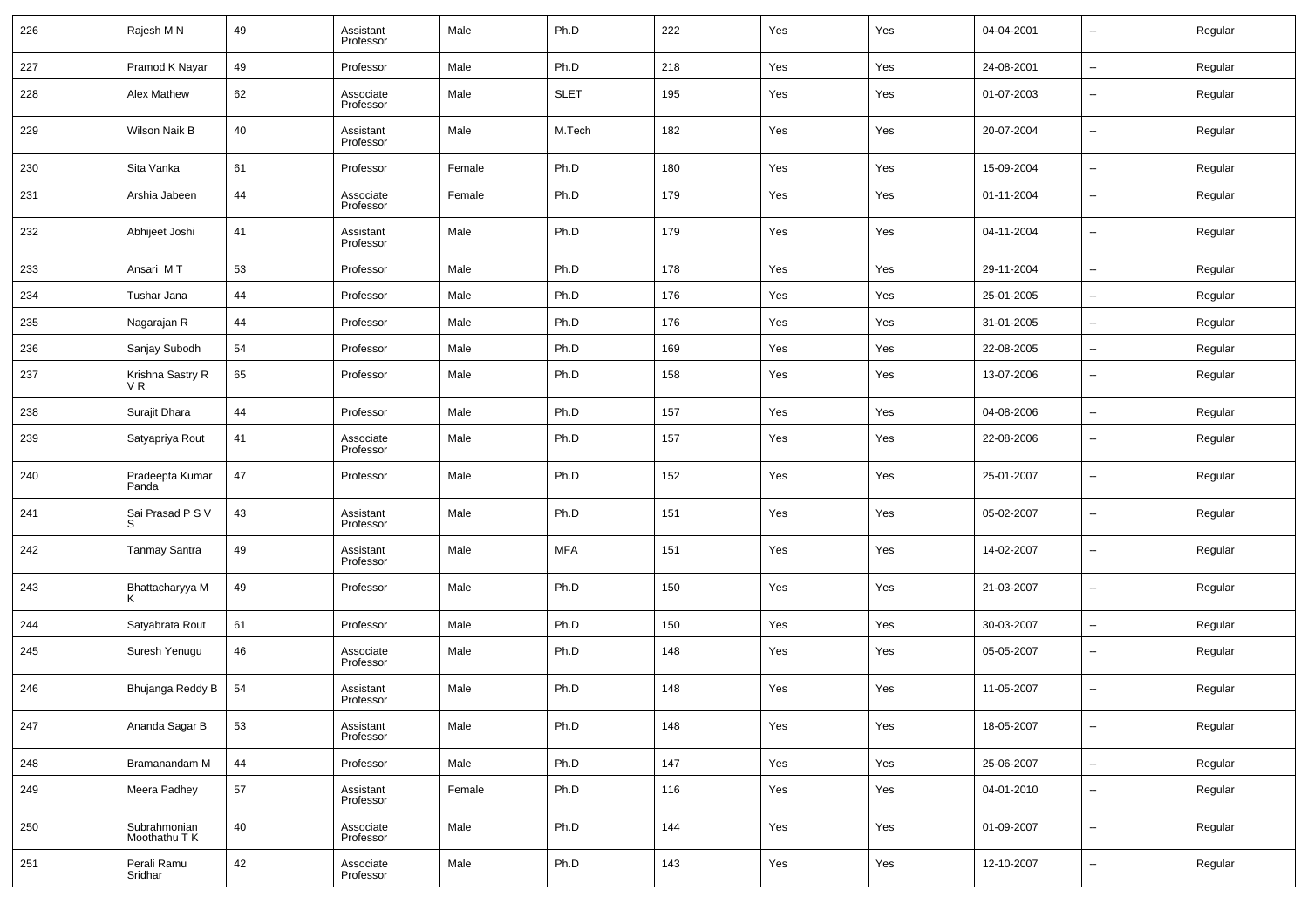| 252 | Jai Prakash<br>Gautam            | 44 | Professor              | Male   | Ph.D | 58  | Yes | Yes | 29-09-2014 | $\sim$                   | Regular |
|-----|----------------------------------|----|------------------------|--------|------|-----|-----|-----|------------|--------------------------|---------|
| 253 | Ravi Ranjan                      | 57 | Professor              | Male   | Ph.D | 319 | Yes | Yes | 26-04-1993 | $\overline{\phantom{a}}$ | Regular |
| 254 | Amba Kulkarni P                  | 58 | Professor              | Female | Ph.D | 158 | Yes | Yes | 13-07-2006 | $\overline{\phantom{a}}$ | Regular |
| 255 | Anjaneyulu M                     | 46 | Associate<br>Professor | Male   | Ph.D | 142 | Yes | Yes | 01-11-2007 | $\overline{\phantom{a}}$ | Regular |
| 256 | Chandrasekar R                   | 46 | Professor              | Male   | Ph.D | 140 | Yes | Yes | 03-01-2008 | $\overline{\phantom{a}}$ | Regular |
| 257 | Ragiba Makandar                  | 51 | Professor              | Female | Ph.D | 129 | Yes | Yes | 10-12-2008 | $\overline{\phantom{a}}$ | Regular |
| 258 | Meena Hariharan                  | 60 | Professor              | Female | Ph.D | 326 | Yes | Yes | 01-10-1992 | $\overline{\phantom{a}}$ | Regular |
| 259 | Sreepati Ramudu                  | 48 | Associate<br>Professor | Male   | Ph.D | 125 | Yes | Yes | 21-03-2009 | $\overline{\phantom{a}}$ | Regular |
| 260 | Sandhya S                        | 63 | Professor              | Female | Ph.D | 371 | Yes | Yes | 24-01-1989 | $\ddotsc$                | Regular |
| 261 | Debashis Acharya                 | 46 | Professor              | Male   | Ph.D | 123 | Yes | Yes | 01-06-2009 | $\overline{\phantom{a}}$ | Regular |
| 262 | Jagan Mohan Rao<br>D             | 59 | Professor              | Male   | Ph.D | 118 | Yes | Yes | 28-10-2009 | $\overline{\phantom{a}}$ | Regular |
| 263 | Vijaya Kumari D                  | 52 | Assistant<br>Professor | Female | Ph.D | 105 | Yes | Yes | 22-11-2010 | $\overline{\phantom{a}}$ | Regular |
| 264 | Varalakshmi<br>Manchana          | 48 | Assistant<br>Professor | Female | Ph.D | 105 | Yes | Yes | 23-11-2010 | $\overline{\phantom{a}}$ | Regular |
| 265 | Suvashisa Rana                   | 42 | Assistant<br>Professor | Male   | Ph.D | 105 | Yes | Yes | 24-11-2010 | $\overline{\phantom{a}}$ | Regular |
| 266 | Parameswari K                    | 33 | Assistant<br>Professor | Female | Ph.D | 105 | Yes | Yes | 25-11-2010 | $\overline{\phantom{a}}$ | Regular |
| 267 | Daruri Venkata<br>Srinivas Kumar | 47 | Assistant<br>Professor | Male   | Ph.D | 105 | Yes | Yes | 01-12-2010 | $\overline{\phantom{a}}$ | Regular |
| 268 | Sriparna Das                     | 45 | Assistant<br>Professor | Female | Ph.D | 105 | Yes | Yes | 03-12-2010 | $\overline{\phantom{a}}$ | Regular |
| 269 | Rashmi                           | 45 | Assistant<br>Professor | Female | Ph.D | 105 | Yes | Yes | 06-12-2010 | $\overline{\phantom{a}}$ | Regular |
| 270 | Seema Mishra                     | 48 | Assistant<br>Professor | Female | Ph.D | 104 | Yes | Yes | 22-12-2010 | $\overline{\phantom{a}}$ | Regular |
| 271 | Kirtana<br>Thangavelu            | 55 | Associate<br>Professor | Female | Ph.D | 104 | Yes | Yes | 30-12-2010 | $\overline{\phantom{a}}$ | Regular |
| 272 | Chakravarthi V                   | 51 | Professor              | Male   | Ph.D | 102 | Yes | Yes | 10-02-2011 | $\overline{\phantom{a}}$ | Regular |
| 273 | Srikanth V V S S                 | 40 | Associate<br>Professor | Male   | Ph.D | 102 | Yes | Yes | 28-02-2011 | $\overline{\phantom{a}}$ | Regular |
| 274 | Mahadev<br>Kalyankar             | 50 | Associate<br>Professor | Male   | Ph.D | 101 | Yes | Yes | 24-03-2011 | $\overline{\phantom{a}}$ | Regular |
| 275 | China Venkaiah V                 | 59 | Associate<br>Professor | Male   | Ph.D | 85  | Yes | Yes | 05-07-2012 | $\overline{\phantom{a}}$ | Regular |
| 276 | Jasti Appa Swami                 | 43 | Assistant<br>Professor | Male   | Ph.D | 79  | Yes | Yes | 10-01-2013 | $\overline{\phantom{a}}$ | Regular |
| 277 | Shamanna B<br>Ramaswamy          | 53 | Professor              | Male   | Ph.D | 76  | Yes | Yes | 01-04-2013 | $\overline{\phantom{a}}$ | Regular |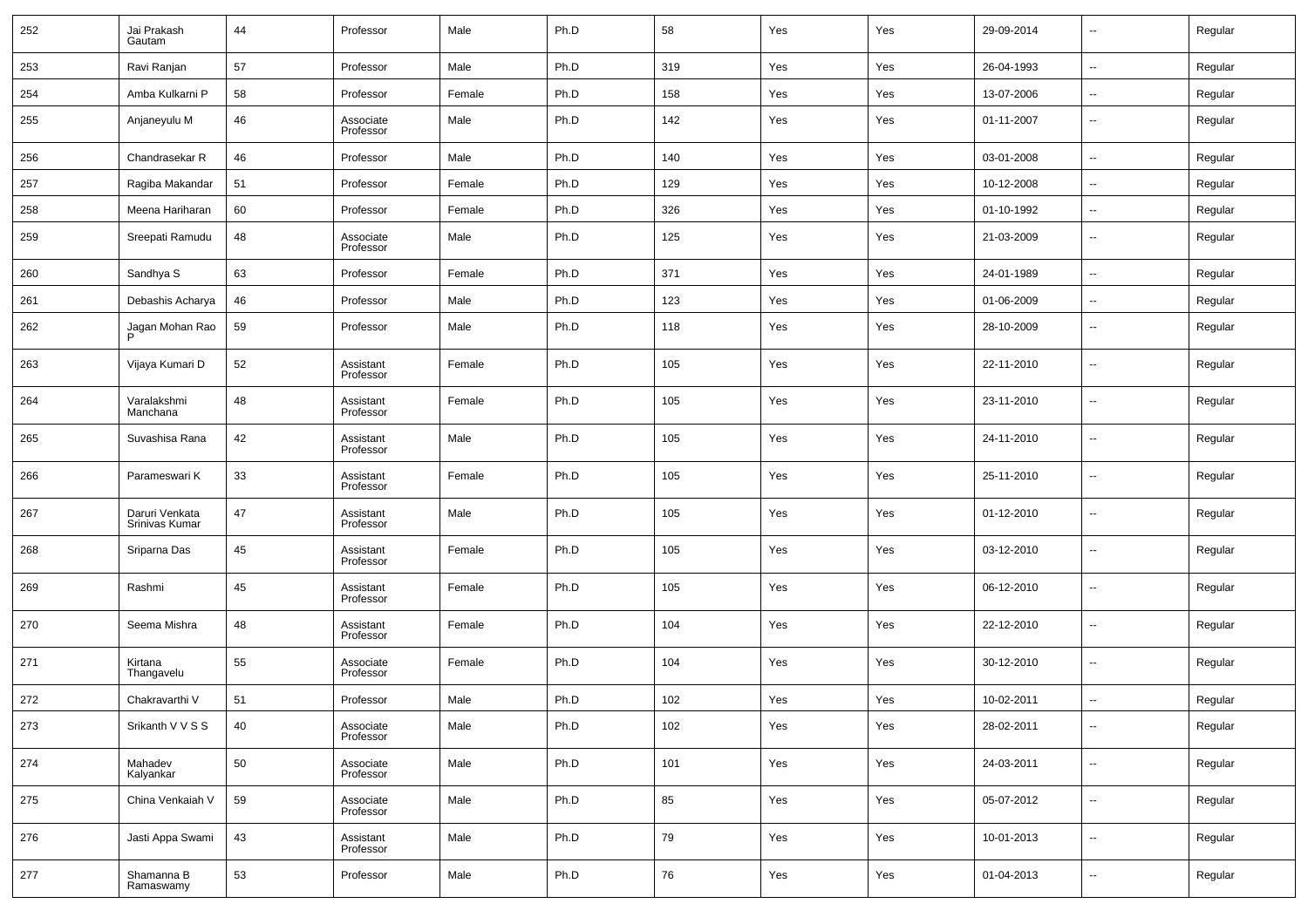| 278 | Debashis Barik                  | 42 | Assistant<br>Professor | Male   | Ph.D    | 74 | Yes | Yes | 17-06-2013 | $\overline{\phantom{a}}$ | Regular |
|-----|---------------------------------|----|------------------------|--------|---------|----|-----|-----|------------|--------------------------|---------|
| 279 | Sudipta Saraswati               | 54 | Associate<br>Professor | Male   | Ph.D    | 72 | Yes | Yes | 30-07-2013 | $\overline{\phantom{a}}$ | Regular |
| 280 | Swati Ghosh<br>Acharya          | 35 | Assistant<br>Professor | Female | Ph.D    | 71 | Yes | Yes | 20-09-2013 | $\overline{\phantom{a}}$ | Regular |
| 281 | Shyamal Biswas                  | 39 | Assistant<br>Professor | Male   | Ph.D    | 68 | Yes | Yes | 06-12-2013 | $\overline{\phantom{a}}$ | Regular |
| 282 | Sri Ram Gopal<br>Naraharishetty | 40 | Assistant<br>Professor | Male   | Ph.D    | 65 | Yes | Yes | 03-03-2014 | $\sim$                   | Regular |
| 283 | Kennedy Pilli                   | 51 | Associate<br>Professor | Male   | Ph.D    | 62 | Yes | Yes | 26-05-2014 | $\overline{\phantom{a}}$ | Regular |
| 284 | Salah P                         | 34 | Assistant<br>Professor | Male   | Ph.D    | 62 | Yes | Yes | 11-06-2014 | $\sim$                   | Regular |
| 285 | Ashok Karumuri                  | 53 | Professor              | Male   | Ph.D    | 60 | Yes | Yes | 01-08-2014 | $\overline{\phantom{a}}$ | Regular |
| 286 | Krishnaiah B                    | 48 | Assistant<br>Professor | Male   | Ph.D    | 37 | Yes | Yes | 05-07-2016 | $\sim$                   | Regular |
| 287 | Kolluru Sree<br>Krishna         | 60 | Professor              | Male   | Ph.D    | 24 | Yes | Yes | 07-07-2017 | --                       | Regular |
| 288 | Venkata Rao Tata<br>Butchi      | 63 | Professor              | Male   | Ph.D    | 29 | Yes | Yes | 06-03-2017 | $\sim$                   | Regular |
| 289 | Raja Sethu Durai<br>S           | 44 | Associate<br>Professor | Male   | Ph.D    | 31 | Yes | Yes | 05-01-2017 | --                       | Regular |
| 290 | Viswanatha Naidu                | 36 | Assistant<br>Professor | Male   | M. Phil | 25 | Yes | Yes | 19-06-2017 | $\sim$                   | Regular |
| 291 | Srinivasarao<br>Yaragorla       | 38 | Assistant<br>Professor | Male   | Ph.D    | 30 | Yes | Yes | 25-01-2017 | --                       | Regular |
| 292 | Krishna Reddy<br>Chittedi       | 35 | Assistant<br>Professor | Male   | Ph.D    | 31 | Yes | Yes | 29-12-2016 | $\overline{\phantom{a}}$ | Regular |
| 293 | Bhaskar Lama                    | 35 | Assistant<br>Professor | Male   | Ph.D    | 25 | Yes | Yes | 27-06-2017 | $\sim$                   | Regular |
| 294 | Chiranjeevi<br>Parikala         | 33 | Assistant<br>Professor | Male   | Ph.D    | 26 | Yes | Yes | 31-07-2017 | $\sim$                   | Regular |
| 295 | Punam Singh                     | 42 | Assistant<br>Professor | Female | Ph.D    | 31 | Yes | Yes | 02-01-2017 | $\sim$                   | Regular |
| 296 | Naslim<br>Neelamkondan          | 35 | Assistant<br>Professor | Female | Ph.D    | 25 | Yes | Yes | 30-06-2017 | --                       | Regular |
| 297 | Riken Ngomle                    | 33 | Assistant<br>Professor | Male   | M.A     | 31 | Yes | Yes | 30-12-2016 | $\sim$                   | Regular |
| 298 | Syed Fazlullah A                | 54 | Professor              | Male   | Ph.D    | 13 | Yes | Yes | 18-07-2018 | $\overline{\phantom{a}}$ | Regular |
| 299 | Nagender Kumar<br>S             | 44 | Associate<br>Professor | Male   | Ph.D    | 13 | Yes | Yes | 19-07-2018 | $\sim$                   | Regular |
| 300 | Murugan<br>Pattusamy            | 33 | Assistant<br>Professor | Male   | Ph.D    | 18 | Yes | Yes | 11-01-2018 | $\sim$                   | Regular |
| 301 | Achari S J<br>Anchula           | 47 | Assistant<br>Professor | Male   | Ph.D    | 17 | Yes | Yes | 09-02-2018 | $\sim$                   | Regular |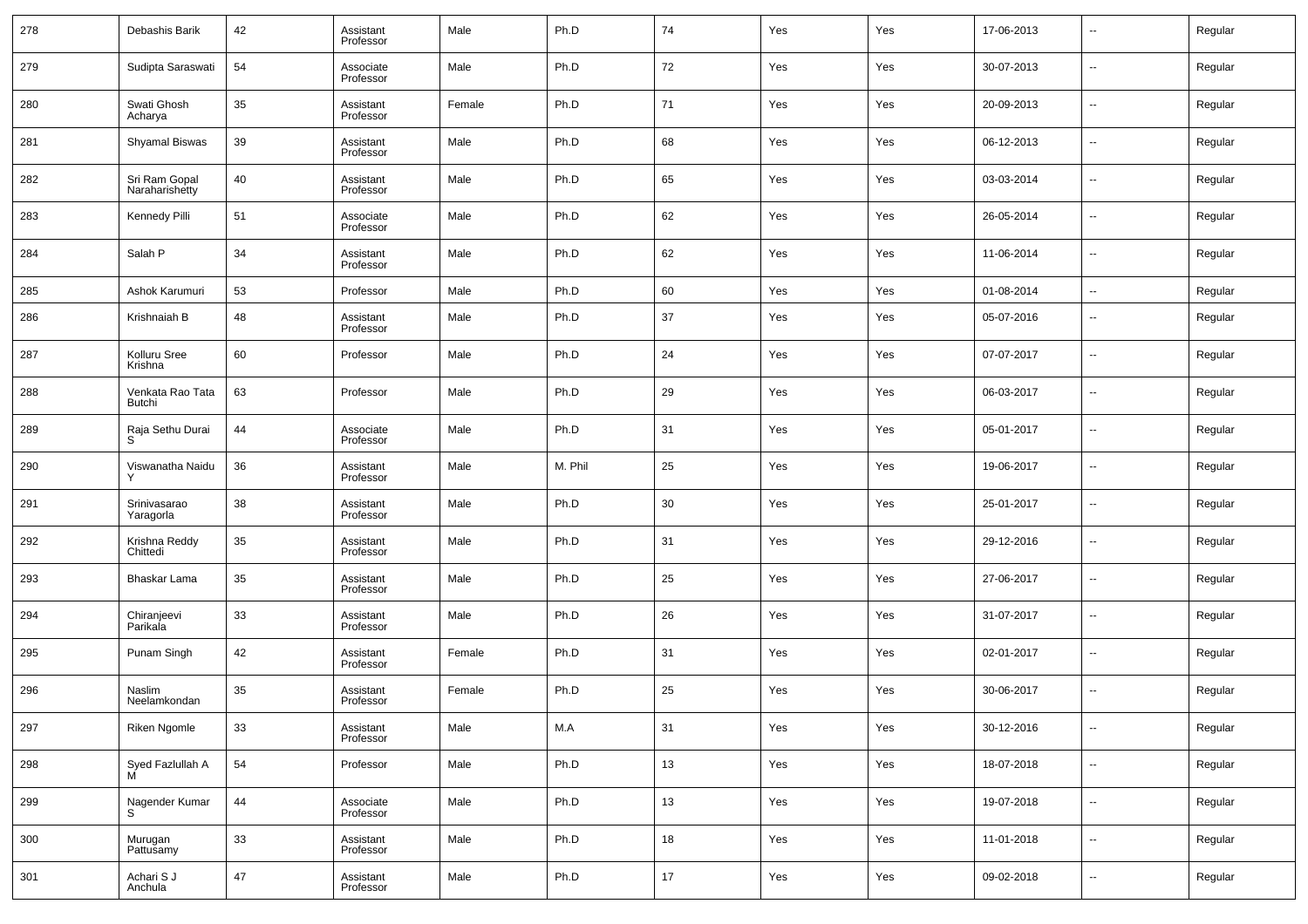| 302 | Alok Kumar<br>Pandey      | 38 | Assistant<br>Professor | Male   | Ph.D | 13  | Yes | Yes | 23-07-2018 | $\overline{\phantom{a}}$ | Regular |
|-----|---------------------------|----|------------------------|--------|------|-----|-----|-----|------------|--------------------------|---------|
| 303 | Ramachandrarao<br>Yalla   | 33 | Assistant<br>Professor | Male   | Ph.D | 13  | Yes | Yes | 16-08-2018 | --                       | Regular |
| 304 | Girija P N                | 65 | Professor              | Female | Ph.D | 398 | Yes | Yes | 03-11-1986 | Ξ.                       | Regular |
| 305 | Shivaram Bhat<br>Padikkal | 62 | Professor              | Male   | Ph.D | 374 | Yes | Yes | 25-10-1988 | --                       | Regular |
| 306 | Radhakrishnan T           | 59 | Professor              | Male   | Ph.D | 366 | Yes | Yes | 15-06-1989 | --                       | Regular |
| 307 | Laxminarayana K           | 59 | Professor              | Male   | Ph.D | 361 | Yes | Yes | 15-11-1989 | Ξ.                       | Regular |
| 308 | Ashok Chatterjee          | 61 | Professor              | Male   | Ph.D | 354 | Yes | Yes | 01-06-1990 | --                       | Regular |
| 309 | Sarat Jyothsna<br>Rani S  | 63 | Professor              | Female | Ph.D | 340 | Yes | Yes | 13-08-1991 | $\overline{\phantom{a}}$ | Regular |
| 310 | Subrahmanyam K            | 64 | Professor              | Male   | Ph.D | 319 | Yes | Yes | 24-04-1993 | --                       | Regular |
| 311 | Anantha Lakshmi<br>P      | 63 | Professor              | Female | Ph.D | 318 | Yes | Yes | 10-06-1993 | --                       | Regular |
| 312 | Bindu Anubha<br>Bambha    | 62 | Professor              | Female | Ph.D | 317 | Yes | Yes | 02-07-1993 | $\overline{\phantom{a}}$ | Regular |
| 313 | Hrushikesha<br>Mohanty    | 62 | Professor              | Male   | Ph.D | 305 | Yes | Yes | 15-06-1994 | --                       | Regular |
| 314 | Vinod Pavarala            | 56 | Professor              | Male   | Ph.D | 291 | Yes | Yes | 14-08-1995 | Ξ.                       | Regular |
| 315 | Arun Agarwal              | 62 | Professor              | Male   | Ph.D | 255 | Yes | Yes | 01-08-1998 | Ξ.                       | Regular |
| 316 | Anuradha J                | 50 | Professor              | Female | Ph.D | 255 | Yes | Yes | 01-08-1998 | Ξ.                       | Regular |
| 317 | Thirumal P                | 56 | Professor              | Male   | Ph.D | 255 | Yes | Yes | 13-08-1998 | --                       | Regular |
| 318 | Jyothi P                  | 58 | Professor              | Female | Ph.D | 243 | Yes | Yes | 29-07-1999 | --                       | Regular |
| 319 | Lalitha<br>Guruprasad K   | 52 | Professor              | Female | Ph.D | 229 | Yes | Yes | 03-10-2000 | $\overline{\phantom{a}}$ | Regular |
| 320 | Habeeb Nissar             | 61 | Professor              | Male   | Ph.D | 229 | Yes | Yes | 03-10-2000 | --                       | Regular |
| 321 | Aparna Rayaprol           | 54 | Professor              | Female | Ph.D | 229 | Yes | Yes | 03-10-2000 | Ξ.                       | Regular |
| 322 | Mary Jessica              | 54 | Professor              | Female | Ph.D | 229 | Yes | Yes | 03-10-2000 | Ξ.                       | Regular |
| 323 | Rukmani Mohanta           | 51 | Professor              | Female | Ph.D | 228 | Yes | Yes | 12-10-2000 | $\overline{\phantom{a}}$ | Regular |
| 324 | Manjari Katju             | 49 | Professor              | Female | Ph.D | 228 | Yes | Yes | 23-10-2000 | --                       | Regular |
| 325 | Venkataramana<br>Ch       | 57 | Professor              | Male   | Ph.D | 227 | Yes | Yes | 05-11-2000 | Ξ.                       | Regular |
| 326 | Prajit Kumar Basu         | 64 | Professor              | Male   | Ph.D | 226 | Yes | Yes | 01-01-2001 | щ.                       | Regular |
| 327 | Vasanthi<br>Srinivasan    | 55 | Professor              | Female | Ph.D | 221 | Yes | Yes | 25-05-2001 | --                       | Regular |
| 328 | Baishali Ghosh            | 43 | Assistant<br>Professor | Female | Ph.D | 195 | Yes | Yes | 27-06-2003 | $\sim$                   | Regular |
| 329 | Senthilkumaran B          | 54 | Professor              | Male   | Ph.D | 191 | Yes | Yes | 03-11-2003 | --                       | Regular |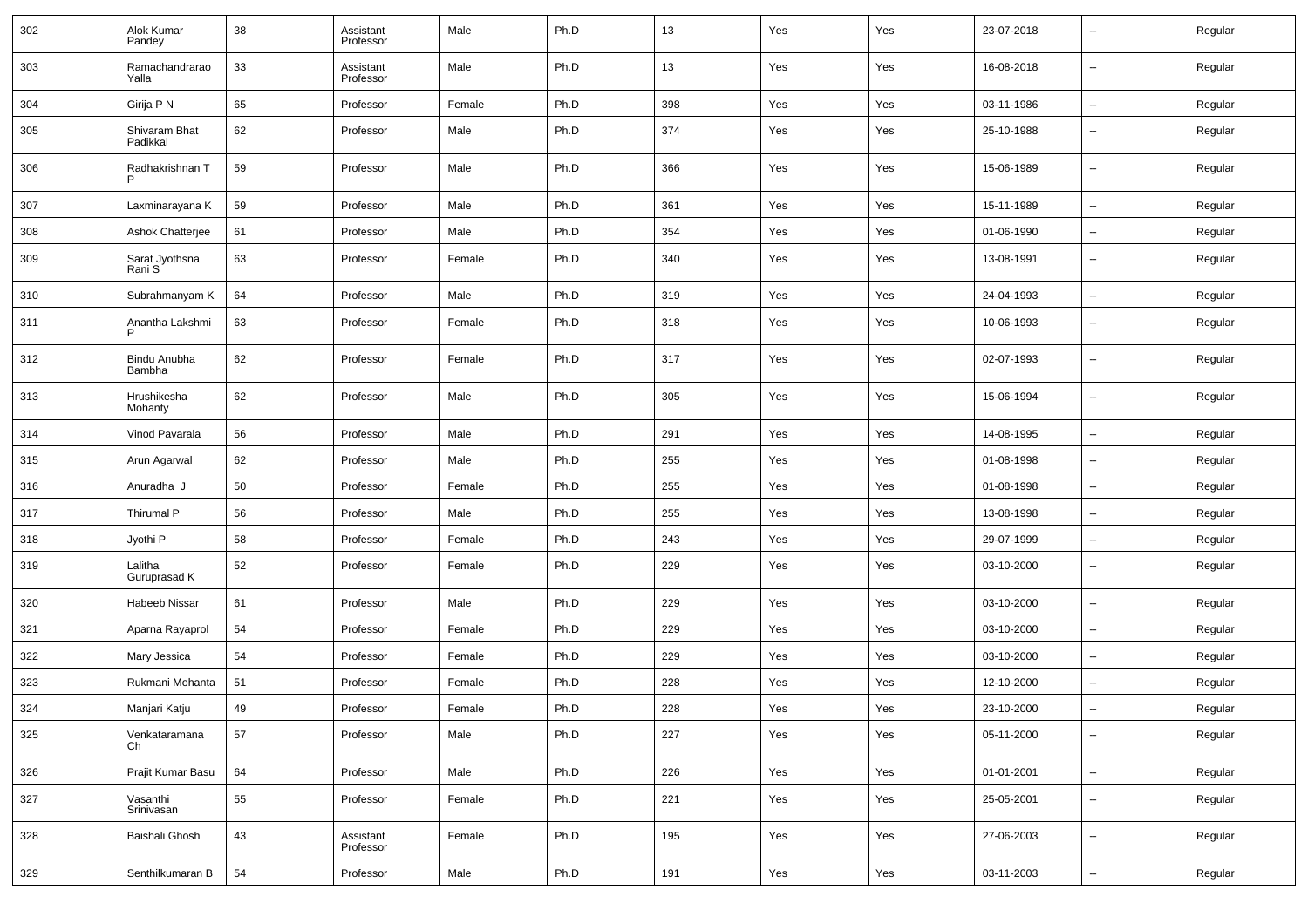| 330 | Anupama P                        | 52 | Assistant<br>Professor | Female | Ph.D | 182 | Yes | Yes | 26-07-2004 | $\overline{\phantom{a}}$ | Regular |
|-----|----------------------------------|----|------------------------|--------|------|-----|-----|-----|------------|--------------------------|---------|
| 331 | Dayananda<br>Siddavattam         | 62 | Professor              | Male   | Ph.D | 179 | Yes | Yes | 01-11-2004 | $\overline{\phantom{a}}$ | Regular |
| 332 | Sowmya<br>Dechamma C C           | 42 | Professor              | Female | Ph.D | 179 | Yes | Yes | 01-11-2004 | $\overline{\phantom{a}}$ | Regular |
| 333 | Sindhu Menon P                   | 48 | Assistant<br>Professor | Female | Ph.D | 178 | Yes | Yes | 18-11-2004 | $\overline{\phantom{a}}$ | Regular |
| 334 | Ramakrishna T                    | 61 | Professor              | Male   | Ph.D | 178 | Yes | Yes | 01-12-2004 | $\overline{\phantom{a}}$ | Regular |
| 335 | Nagaraju G                       | 43 | Professor              | Male   | Ph.D | 176 | Yes | Yes | 24-01-2005 | $\overline{\phantom{a}}$ | Regular |
| 336 | <b>Bhim Singh</b>                | 43 | Associate<br>Professor | Male   | Ph.D | 176 | Yes | Yes | 28-01-2005 | $\overline{\phantom{a}}$ | Regular |
| 337 | Ramana Murthy R<br>$\mathcal{U}$ | 53 | Professor              | Male   | Ph.D | 173 | Yes | Yes | 21-04-2005 | $\overline{\phantom{a}}$ | Regular |
| 338 | Ashoka S<br>Vudayagiri           | 51 | Associate<br>Professor | Male   | Ph.D | 159 | Yes | Yes | 09-06-2006 | $\overline{\phantom{a}}$ | Regular |
| 339 | Bheemaiah J                      | 53 | Associate<br>Professor | Male   | Ph.D | 158 | Yes | Yes | 21-07-2006 | $\overline{\phantom{a}}$ | Regular |
| 340 | Hari Kumar E                     | 47 | Professor              | Male   | Ph.D | 157 | Yes | Yes | 14-08-2006 | $\overline{\phantom{a}}$ | Regular |
| 341 | Atmaram J                        | 45 | Assistant<br>Professor | Male   | Ph.D | 99  | Yes | Yes | 03-06-2011 | $\overline{\phantom{a}}$ | Regular |
| 342 | Kanchan Kumar<br>Malik           | 50 | Professor              | Female | Ph.D | 151 | Yes | Yes | 02-02-2007 | $\overline{\phantom{a}}$ | Regular |
| 343 | George Tharakan<br>C             | 51 | Associate<br>Professor | Male   | Ph.D | 151 | Yes | Yes | 09-02-2007 | $\overline{\phantom{a}}$ | Regular |
| 344 | Kondaveeti<br>Chinnaya Suri      | 62 | Professor              | Male   | Ph.D | 151 | Yes | Yes | 20-02-2007 | $\overline{\phantom{a}}$ | Regular |
| 345 | Siba Kumar<br>Udgata             | 53 | Professor              | Male   | Ph.D | 150 | Yes | Yes | 28-03-2007 | $\overline{\phantom{a}}$ | Regular |
| 346 | Manoj Kumar G                    | 43 | Associate<br>Professor | Male   | Ph.D | 149 | Yes | Yes | 23-04-2007 | $\overline{\phantom{a}}$ | Regular |
| 347 | Rajendra Prasad<br>Lal           | 42 | Assistant<br>Professor | Male   | Ph.D | 148 | Yes | Yes | 07-05-2007 | $\overline{\phantom{a}}$ | Regular |
| 348 | Sreelakshmi<br>Yellamaraju       | 47 | Associate<br>Professor | Female | Ph.D | 148 | Yes | Yes | 17-05-2007 | $\overline{\phantom{a}}$ | Regular |
| 349 | Venugopal Rao S                  | 47 | Professor              | Male   | Ph.D | 147 | Yes | Yes | 01-06-2007 | $\overline{\phantom{a}}$ | Regular |
| 350 | Vijay G                          | 45 | Assistant<br>Professor | Male   | Ph.D | 146 | Yes | Yes | 10-07-2007 | $\overline{\phantom{a}}$ | Regular |
| 351 | Vineet C<br>Padmanabhan<br>Nair  | 46 | Professor              | Male   | Ph.D | 145 | Yes | Yes | 30-07-2007 | $\overline{\phantom{a}}$ | Regular |
| 352 | Sridevi G                        | 45 | Associate<br>Professor | Female | Ph.D | 143 | Yes | Yes | 29-09-2007 | $\overline{\phantom{a}}$ | Regular |
| 353 | Anitha C T                       | 43 | Associate<br>Professor | Female | Ph.D | 59  | Yes | Yes | 01-09-2014 | ۰.                       | Regular |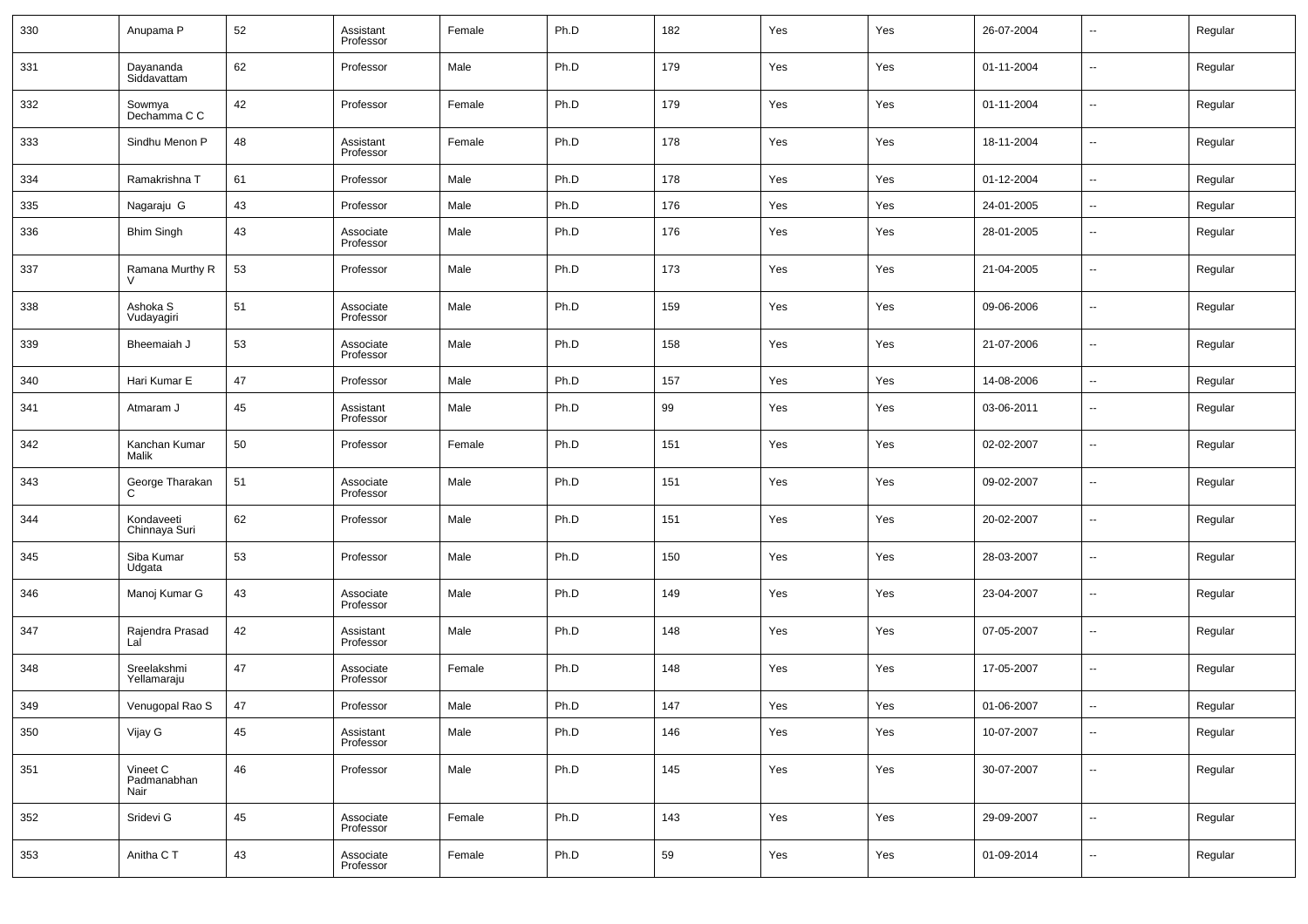| 354 | Santosh Kumar<br>Padhi         | 41 | Assistant<br>Professor | Male   | Ph.D       | 54  | Yes | Yes | 29-01-2015 | $\overline{\phantom{a}}$ | Regular |
|-----|--------------------------------|----|------------------------|--------|------------|-----|-----|-----|------------|--------------------------|---------|
| 355 | Anindita<br>Mukhopadhyay       | 58 | Professor              | Female | Ph.D       | 222 | Yes | Yes | 30-04-2001 | $\overline{\phantom{a}}$ | Regular |
| 356 | Rila Mukherjee                 | 61 | Professor              | Female | Ph.D       | 150 | Yes | Yes | 05-03-2007 | $\overline{\phantom{a}}$ | Regular |
| 357 | Sri Lakshmi S                  | 44 | Assistant<br>Professor | Female | Ph.D       | 142 | Yes | Yes | 14-11-2007 | $\overline{\phantom{a}}$ | Regular |
| 358 | Venkataramana M                | 49 | Assistant<br>Professor | Male   | Ph.D       | 130 | Yes | Yes | 15-11-2008 | $\overline{\phantom{a}}$ | Regular |
| 359 | Vaibhav Vindal                 | 41 | Assistant<br>Professor | Male   | Ph.D       | 128 | Yes | Yes | 23-12-2008 | $\overline{\phantom{a}}$ | Regular |
| 360 | Srinivasa Rao V                | 43 | Associate<br>Professor | Male   | Ph.D       | 126 | Yes | Yes | 12-03-2009 | $\overline{\phantom{a}}$ | Regular |
| 361 | Nasir Ahmed Khan               | 61 | Professor              | Male   | Ph.D       | 125 | Yes | Yes | 06-04-2009 | $\overline{\phantom{a}}$ | Regular |
| 362 | Prakash Prabhu N               | 39 | Assistant<br>Professor | Male   | Ph.D       | 125 | Yes | Yes | 08-04-2009 | $\overline{\phantom{a}}$ | Regular |
| 363 | Vaitheeswaran G<br>S.          | 44 | Associate<br>Professor | Male   | Ph.D       | 122 | Yes | Yes | 06-07-2009 | $\overline{\phantom{a}}$ | Regular |
| 364 | Naveen Kumar N                 | 39 | Assistant<br>Professor | Male   | <b>MSW</b> | 105 | Yes | Yes | 20-11-2010 | $\overline{\phantom{a}}$ | Regular |
| 365 | Limakumba<br>Walling S         | 33 | Assistant<br>Professor | Male   | M.A        | 105 | Yes | Yes | 22-11-2010 | $\overline{\phantom{a}}$ | Regular |
| 366 | Tumuluri Suman<br>Kumar        | 35 | Assistant<br>Professor | Male   | Ph.D       | 105 | Yes | Yes | 23-11-2010 | $\overline{\phantom{a}}$ | Regular |
| 367 | Usha Raman                     | 58 | Professor              | Female | Ph.D       | 105 | Yes | Yes | 25-11-2010 | $\overline{\phantom{a}}$ | Regular |
| 368 | Kavita Chauhan                 | 41 | Assistant<br>Professor | Female | Ph.D       | 105 | Yes | Yes | 29-11-2010 | $\overline{\phantom{a}}$ | Regular |
| 369 | Alok Kumar<br>Mishra           | 41 | Assistant<br>Professor | Male   | Ph.D       | 105 | Yes | Yes | 02-12-2010 | $\overline{\phantom{a}}$ | Regular |
| 370 | Aparna Devare                  | 45 | Assistant<br>Professor | Female | Ph.D       | 105 | Yes | Yes | 06-12-2010 | $\overline{\phantom{a}}$ | Regular |
| 371 | Insaf Ahmed<br>Qureshi         | 44 | Assistant<br>Professor | Male   | Ph.D       | 105 | Yes | Yes | 09-12-2010 | $\overline{\phantom{a}}$ | Regular |
| 372 | Geeta K<br>Vemuganti           | 59 | Professor              | Female | M.D        | 104 | Yes | Yes | 24-12-2010 | $\overline{\phantom{a}}$ | Regular |
| 373 | Ramulu K                       | 53 | Assistant<br>Professor | Male   | Ph.D       | 103 | Yes | Yes | 31-01-2011 | $\overline{\phantom{a}}$ | Regular |
| 374 | Gajula Balija<br>Madhubabu     | 37 | Assistant<br>Professor | Male   | Ph.D       | 102 | Yes | Yes | 14-02-2011 | $\overline{\phantom{a}}$ | Regular |
| 375 | Raj Kishora Dash               | 47 | Assistant<br>Professor | Male   | Ph.D       | 102 | Yes | Yes | 08-03-2011 | $\overline{\phantom{a}}$ | Regular |
| 376 | Aramati Bindu<br>Madhava Reddy | 44 | Assistant<br>Professor | Male   | Ph.D       | 98  | Yes | Yes | 17-06-2011 | $\overline{\phantom{a}}$ | Regular |
| 377 | Kham Khan Suan<br>H            | 41 | Professor              | Male   | Ph.D       | 84  | Yes | Yes | 31-08-2012 | $\overline{\phantom{a}}$ | Regular |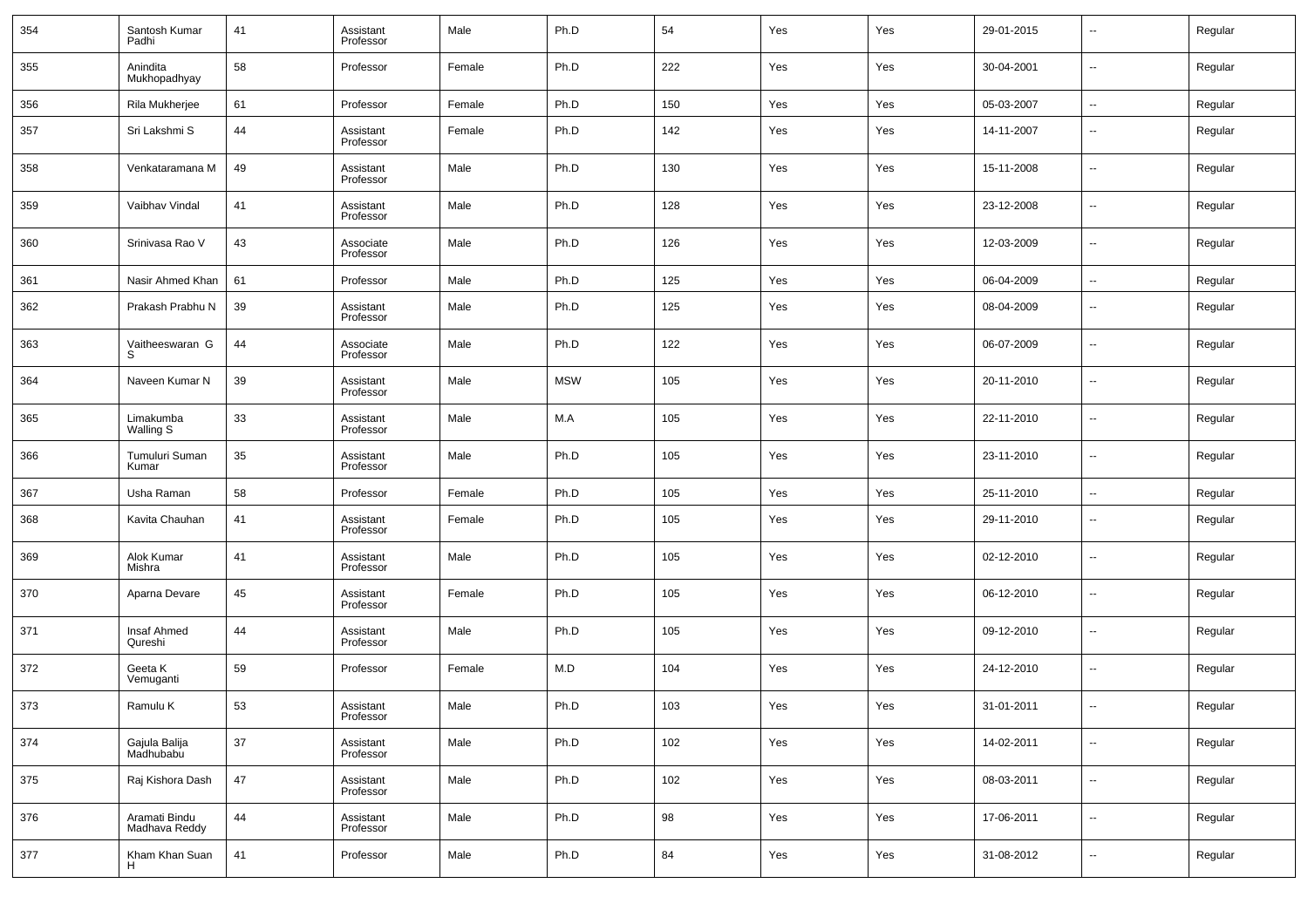| 378 | Archana Subhash<br>Morye      | 37 | Assistant<br>Professor | Female | Ph.D        | 79  | Yes | Yes | 28-01-2013 | $\overline{\phantom{a}}$ | Regular |
|-----|-------------------------------|----|------------------------|--------|-------------|-----|-----|-----|------------|--------------------------|---------|
| 379 | Rishi Bhardwaj                | 39 | Assistant<br>Professor | Male   | Ph.D        | 75  | Yes | Yes | 27-05-2013 | --                       | Regular |
| 380 | Sudhakar Babu S               | 50 | Associate<br>Professor | Male   | Ph.D        | 161 | Yes | Yes | 03-05-2006 | ш.                       | Regular |
| 381 | Morey Dipak<br>Tryambak       | 33 | Assistant<br>Professor | Male   | M. Phil     | 71  | Yes | Yes | 17-09-2013 | $\sim$                   | Regular |
| 382 | Venkataiah Gorige             | 41 | Assistant<br>Professor | Male   | Ph.D        | 68  | Yes | Yes | 05-12-2013 | ш.                       | Regular |
| 383 | Siddharth<br>Satpathy         | 40 | Assistant<br>Professor | Male   | Ph.D        | 67  | Yes | Yes | 30-12-2013 | $\overline{\phantom{a}}$ | Regular |
| 384 | Jayeeta Lahiri                | 41 | Assistant<br>Professor | Female | Ph.D        | 63  | Yes | Yes | 05-05-2014 | ш,                       | Regular |
| 385 | Madhavi<br>Ravikumar          | 50 | Assistant<br>Professor | Female | Ph.D        | 62  | Yes | Yes | 02-06-2014 | $\overline{\phantom{a}}$ | Regular |
| 386 | Anjali Lal Gupta              | 43 | Assistant<br>Professor | Female | M.A         | 62  | Yes | Yes | 12-06-2014 | --                       | Regular |
| 387 | Jayananda M                   | 60 | Professor              | Male   | Ph.D        | 59  | Yes | Yes | 01-09-2014 | $\overline{\phantom{a}}$ | Regular |
| 388 | Durga Prasad M                | 63 | Professor              | Male   | Ph.D        | 407 | Yes | Yes | 27-01-1986 | $\overline{\phantom{a}}$ | Regular |
| 389 | Nagarajaram H A               | 55 | Professor              | Male   | Ph.D        | 29  | Yes | Yes | 09-02-2017 | --                       | Regular |
| 390 | Suresh Bangalore<br>Venkappa  | 59 | Professor              | Male   | M.A         | 26  | Yes | Yes | 02-06-2017 | --                       | Regular |
| 391 | Gona Naik Moode               | 54 | Professor              | Male   | Ph.D        | 25  | Yes | Yes | 30-06-2017 | ш,                       | Regular |
| 392 | Kanhaiya Lal<br>Kaithwas      | 48 | Associate<br>Professor | Male   | <b>SLET</b> | 31  | Yes | Yes | 30-12-2016 | $\overline{a}$           | Regular |
| 393 | Murali Banavoth               | 33 | Assistant<br>Professor | Male   | Ph.D        | 30  | Yes | Yes | 16-01-2017 | $\sim$                   | Regular |
| 394 | Md Abdul Saifulla             | 43 | Assistant<br>Professor | Male   | Ph.D        | 29  | Yes | Yes | 21-02-2017 | $\overline{a}$           | Regular |
| 395 | Venkata Girish<br>Kotnur      | 34 | Assistant<br>Professor | Male   | Ph.D        | 29  | Yes | Yes | 02-03-2017 | $\sim$                   | Regular |
| 396 | Vanlalthruaii C               | 30 | Assistant<br>Professor | Female | M.A         | 28  | Yes | Yes | 13-03-2017 | --                       | Regular |
| 397 | Venkata Nagaraju<br>Konda     | 42 | Assistant<br>Professor | Male   | Ph.D        | 28  | Yes | Yes | 15-03-2017 | $\overline{a}$           | Regular |
| 398 | Vijaya Sankara<br>Rao P       | 43 | Assistant<br>Professor | Male   | Ph.D        | 29  | Yes | Yes | 01-03-2017 | --                       | Regular |
| 399 | Jogi<br>Madhuprakash          | 35 | Assistant<br>Professor | Male   | Ph.D        | 31  | Yes | Yes | 29-12-2016 | $\overline{\phantom{a}}$ | Regular |
| 400 | Bhuvaneswara<br>Lakshmi Gadde | 61 | Professor              | Female | Ph.D        | 18  | Yes | Yes | 22-01-2018 | $\sim$                   | Regular |
| 401 | Madhusudan J V                | 48 | Associate<br>Professor | Male   | Ph.D        | 17  | Yes | Yes | 02-02-2018 | $\overline{\phantom{a}}$ | Regular |
| 402 | <b>Bhawna Gomber</b>          | 32 | Assistant<br>Professor | Female | Ph.D        | 19  | Yes | Yes | 20-12-2017 | $\sim$                   | Regular |